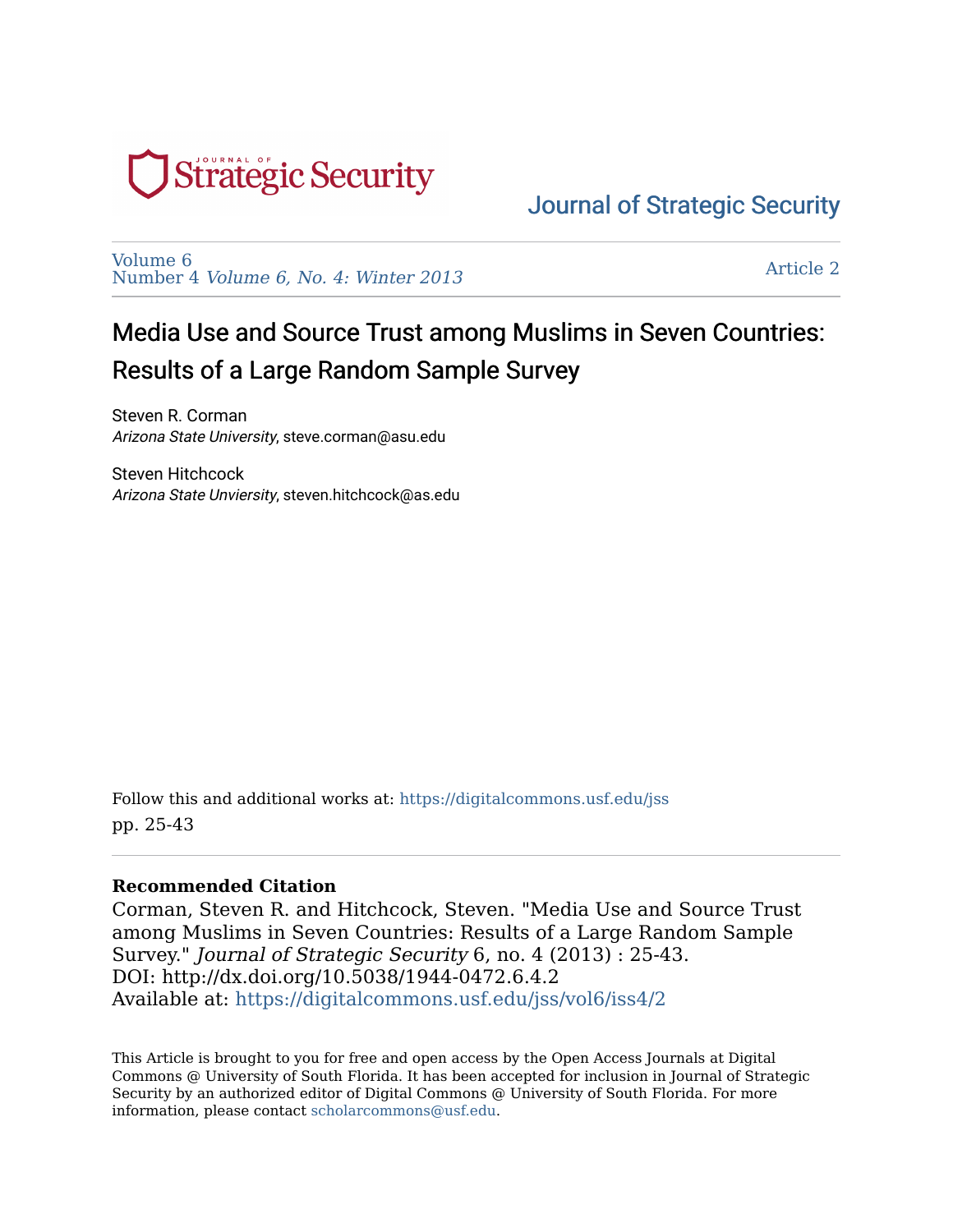# **Media Use and Source Trust among Muslims in Seven Countries: Results of a Large Random Sample Survey**

#### Abstract

Despite the perceived importance of media in the spread of and resistance against Islamist extremism, little is known about how Muslims use different kinds of media to get information about religious issues, and what sources they trust when doing so. This paper reports the results of a large, random sample survey among Muslims in seven countries Southeast Asia, West Africa and Western Europe, which helps fill this gap. Results show a diverse set of profiles of media use and source trust that differ by country, with overall low trust in mediated sources of information. Based on these findings, we conclude that mass media is still the most common source of religious information for Muslims, but that trust in mediated information is low overall. This suggests that media are probably best used to persuade opinion leaders, who will then carry anti-extremist messages through more personal means.

This article is available in Journal of Strategic Security: <https://digitalcommons.usf.edu/jss/vol6/iss4/2>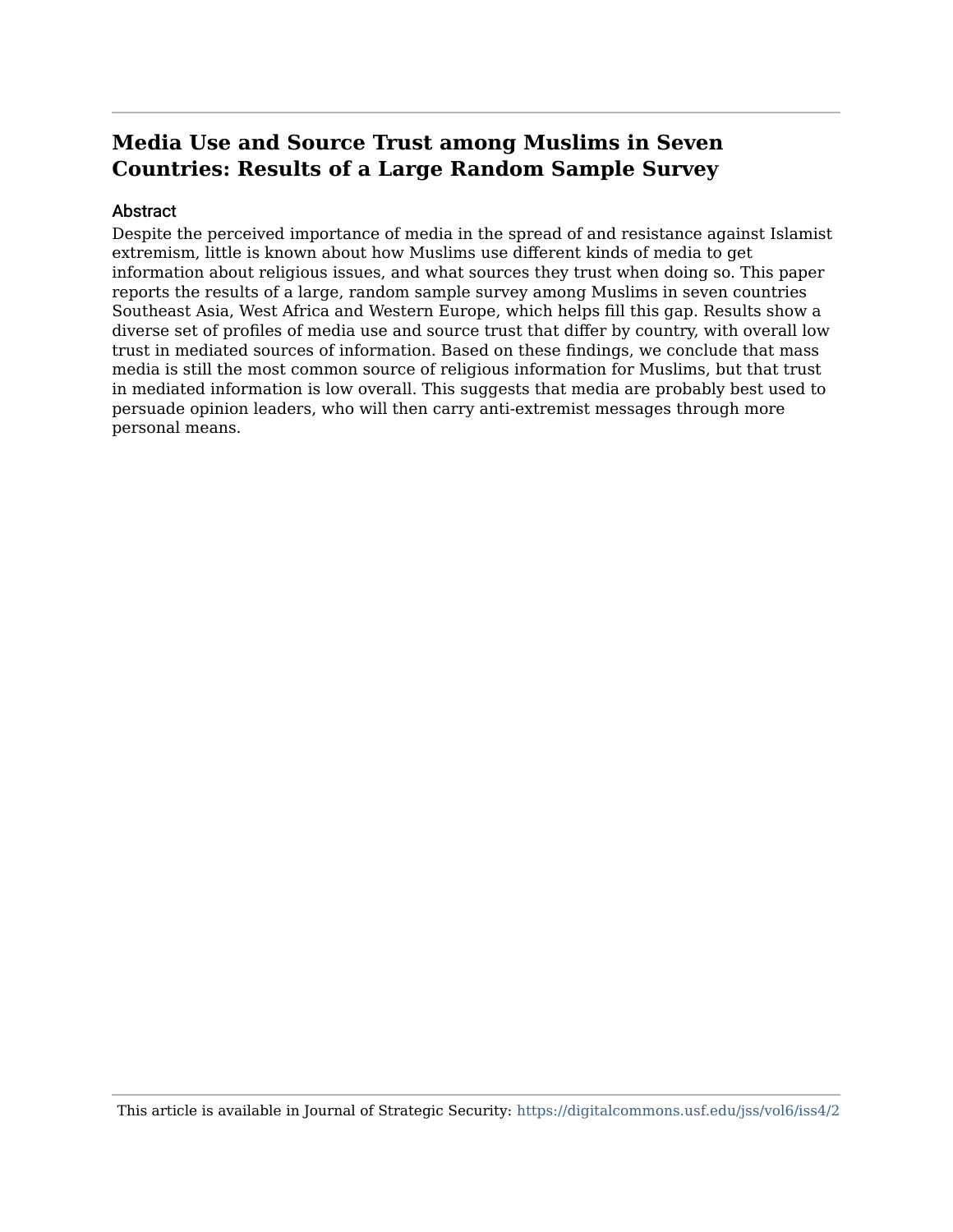# **Introduction**

It is a widely held belief, perhaps even a truism, that media use plays a crucial role in the spread of Islamist extremism among contested populations of Muslims all over the world. There are statements by extremists that say as much. For example, it is common for extremists to speak of a "media jihad." One user on an extremist form stated: "The responsibility for media jihad is great and there must be real awareness of this responsibility."<sup>1</sup> Another recent post in an extremist message forum quotes Abu Hafs al-Sunni—believed to be a senior al Qaeda media strategist—as saying "electronic jihad is the other side of the precious coin of jihad."<sup>2</sup> His organization has for years maintained an official media and public relations arm, *as-Sahab*, that produces and releases videos through the internet, the mainstream media, and other channels.<sup>3</sup> Paul concludes that Islamist extremists

"recognize influence as a primary operational objective, and they integrate operations with related media requirements as a matter of course….Hezbollah innovatively subjected "virtually all its military action to its propaganda and mass media requirements."<sup>4</sup>

Since Islamist extremists typically frame their influence attempts in religious terms, it is important to know about Muslims' consumption of media with respect to religious issues.

There is also a widely propagated narrative that the Internet is fueling social transformation in virtually all domains and places around the globe. For instance, Dutton argues that "the Internet, World Wide Web, mobile cellphones, digital television, and numerous other new electronic information and communication technologies (ICTs) are opening fresh pathways for transforming the way we live, work, learn, and communicate."<sup>5</sup> If true, this must apply as well to radicals as well as to counter-radicals, and the mainstream.

At the same time, it is an open question how important the Internet is relative to other, more traditional media. As we show below, in some places where Islamist extremism is a concern there is little penetration of ICTs, meaning that print/broadcast media—and even old-fashioned face-to-face communication—could still be the dominant channels for transmitting religious information. Understanding the mix and importance of media is crucial for the success of military and diplomatic strategic communication efforts to counter the radicalization efforts of Islamist extremists.

-

<sup>&</sup>lt;sup>1</sup> For example, Nasir al-Qaeda, "Message to My Brothers, the Supporters of the Mujahidin on the Jihadist Forums," *Ansar al-Mujahidin Network*, August 29, 2012.

 $2<sup>2</sup>$  M. Maghrebi, "A conversation with the brother Abu-Hafs al-Sunni al-Sunni," Global Jihad Network forum, March 2, 2012, available at http://www.aljahad.com/vb.

<sup>&</sup>lt;sup>3</sup> "Tracking Al-Qaida's Media Production Team," National Public Radio, July 11, 2006, available at *http://www.npr.org/templates/story/story.php?storyId=5548044.*

<sup>&</sup>lt;sup>4</sup> Paul, Christopher. Strategic Communication: Origins, Concepts, and Current Debates: Origins, Concepts, and *Current Debates (New York: Praeger, 2011), 114.*

<sup>5</sup> William H. Dutton, *Social Transformation in an Information Society: Rethinking Access to You and the World* (UNESCO, 2004), 13.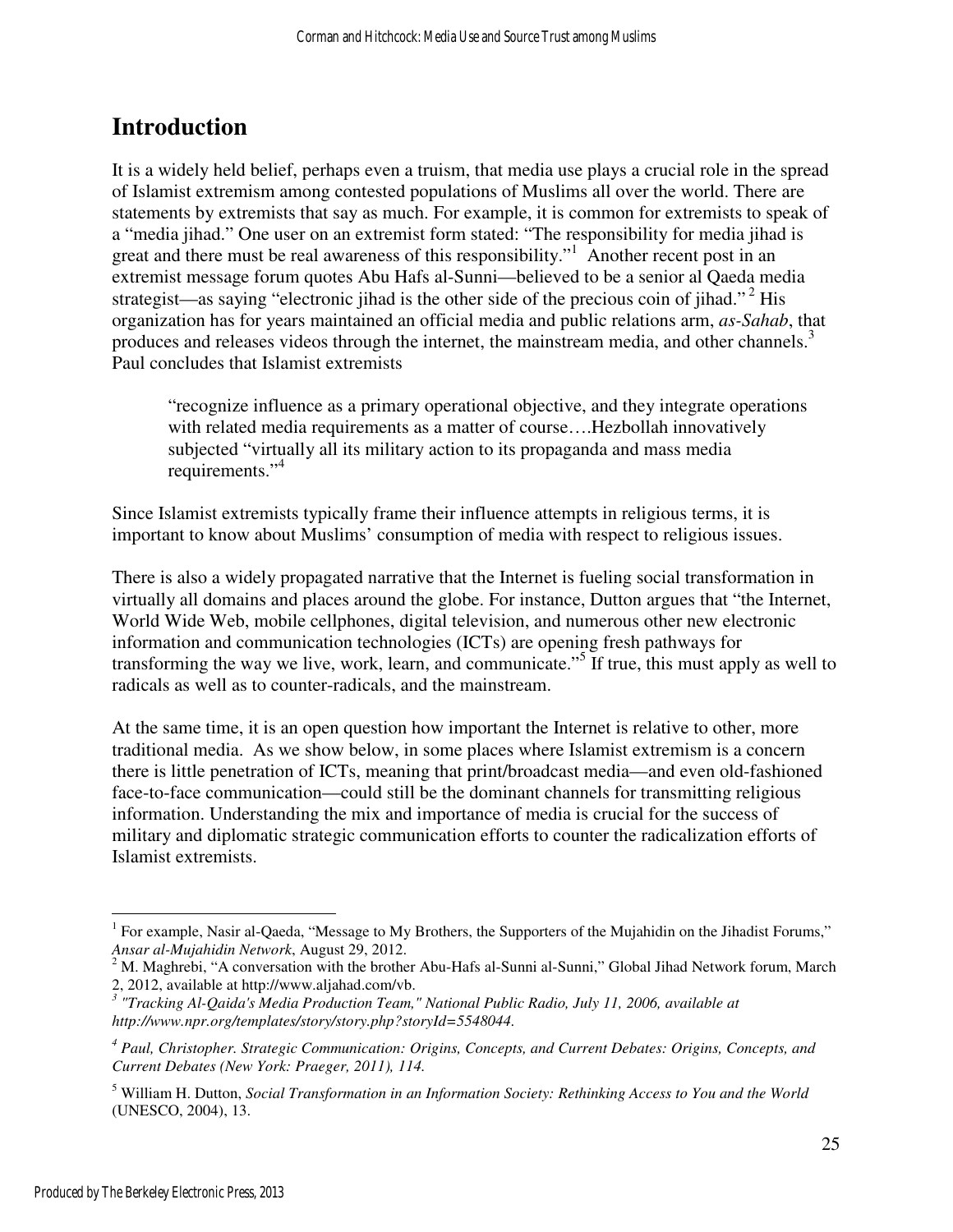Given this, it is quite surprising that so little is known about how Muslims engage the contemporary media milieu and evaluate the sources of the messages these media carry. Paul claims that Internet technology "has reached a critical mass in accessibility, with high-speed Internet access available worldwide,"<sup>6</sup> but we can find no evidence that this true for many countries where Muslims are a majority, or where they are a significant minority and extremism/counter-extremism are going concerns. We must also be careful to distinguish between access and *use*. While there is some—albeit spotty—data available on media access, there is very little available on use, as we will show. Therefore, our first research question asks:

#### *RQ1: On what media do Muslims rely for information about religious issues?*

Even if we had an answer to this question, it would not be enough to understand the ways in which extremist or counter-extremist influence operates. Media are, after all, channels for communication by individuals and groups. Just because someone receives a message through a given channel, this does not mean they will take it to heart. Some research shows that people are skeptical about information received through media in general, and that interpersonal communication mediates acceptance of such information.<sup>7</sup> Accordingly, we also also ask:

#### *RQ2: What sources do Muslims trust for information about religious issues?*

#### *RQ3: What is the relationship between media relied upon and trust in sources?*

In the next two sections we review what is currently known that may help answer our research questions. Following that, we report results of a large random-sample study of Muslims in seven countries in West Africa (Niger, Nigeria and Senegal), Western Europe (France, Germany and UK), and Southeast Asia (Malaysia).<sup>8</sup> We conclude by discussing implications of this research.

## Media Use by Muslims

As we have already explained, little research exists on Muslims' use of media. What is available comes primarily from data produced by the International Telecommunications Union (ITU). ITU is an increasingly active organization which "covers the whole ICT sector, from digital broadcasting to the Internet, and from mobile technologies to 3D TV.<sup>9</sup> In 2001 the UN endorsed the World Summit on the Information Society which sought to "establish the foundations for an Information Society for all, reflecting the different interests at stake" and "find solutions and reach agreements in the fields of Internet governance."<sup>10</sup> This summit called upon member states to "…develop tools to provide statistical information on the information society" and as such "…the United Nations in cooperation with many international organizations developed core ICT indicators to measure both ICT infrastructure and usage in different sectors..."<sup>11</sup>

 $\overline{a}$ 

<sup>6</sup> Paul, 115*.*

<sup>7</sup> Spiro Kiousis, "Public Trust or Mistrust? Perceptions of Media Credibility in the Information Age," *Mass Communicaiton and Society* 4:4 (2001): 381-403.

<sup>&</sup>lt;sup>8</sup> See below under Methods—Participants for an explanation of country selection.

<sup>&</sup>lt;sup>9</sup> "ITU: Committed to connecting the world," International Telecommunications Union, November 25, 2013, *available at http://www.itu.int/en/Pages/default.aspx.* 

<sup>&</sup>lt;sup>10</sup> "World Summit on the Information Society Home," WSIS National Committee, November 25, 2013, available at *http://www.wsis.ae/en.*

*<sup>11</sup> "Egyptian Ministry of Communications and Information Technology," November 25, 2013, available at http://www.mcit.gov.eg.*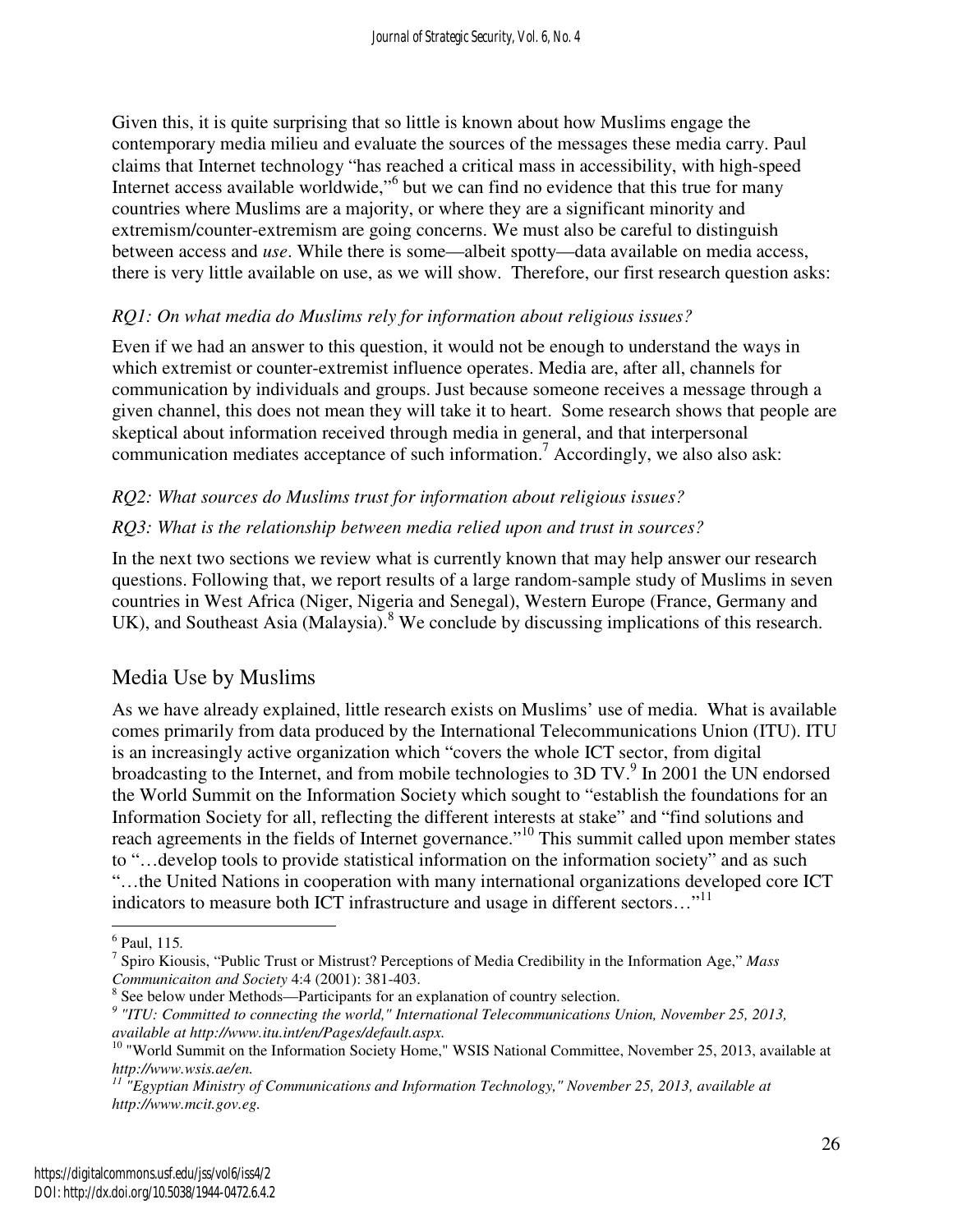Because the ITU's charge is to produce "indicators" for measurement of ICT development, the majority of data that exists in developing countries is infrastructure statistics, and a great deal of academic research on media in these countries is founded on this data. A number of organizations draw from the data produced by ITU, often compiling it alongside independent data. One prominent example is Internet World Stats<sup>12</sup> which produces internet usage and population statistics for all countries and regions of the world. Table 1 illustrates the increase of internet connections in each of the countries examined in this study between 2000 and 2011, the number of connections in comparison to population of each country, and the number of Facebook users in comparison to the population of each country.

| Country   | Population    | Users in Dec<br>2000 | Users in Dec<br>2011 | Penetration $(\%$<br>Pop.) | Facebook   |
|-----------|---------------|----------------------|----------------------|----------------------------|------------|
| France    | 65,102,719    | 50,290,226           | 77.20%               | 77.20%                     | 23,544,460 |
| Germany   | 81,471,834    | 67,364,898           | 82.70%               | 82.7%%                     | 22,123,660 |
| Malaysia  | 28,728,607    | 3,700,000            | 17,723,000           | 61.70%                     | 12,365,780 |
| Niger     | 16,344,687    | 5,000                | 128,749              | 0.80%                      | 47,440     |
| Nigeria   | 170, 123, 740 | 200,000              | 45,039,711           | 29.00%                     | 5,051,520  |
| Senegal   | 12,969,606    | 40,000               | 1,989,396            | 15.70%                     | 665,880    |
| <b>UK</b> | 62,698,362    | 52,731,209           | 84.10%               | 84.10%                     | 30,470,400 |

**Table 1: Internet Users, Growth, Penetration, and Facebook Users of Selected Countries** 

Note: Adapted from Internetworldstats.com, 2012.

Some media consumption research has been conducted separately of the aforementioned ITU data. It is generally country-focused and thus is able to offer a valuable understanding specific national contexts. Within this however, there is there is a substantial disparity in the amount of scholarship between the European and African countries and research within Africa is somewhat uneven in terms of both depth and bredth. In addition, the vast majority of scholarship conducted in Europe examining media consumption amongst ethnic groups is framed in terms of immigration and acculturation. Finally, very limited academic research has been conducted looking at Niger specifically; however, given its internet penetration of less than  $\langle 0.1\% \rangle^{13}$  this is to be expected. In the remainder of this section we address what infrastructure and academic research is available about countries that are included in the current study.

l

*<sup>12</sup> "Internet World Stats - Usage and Population Statistics," Miniwatts Marketing Group, November 26, 2013, available at http://www.internetworldstats.com.* 

 $13$  Ibid.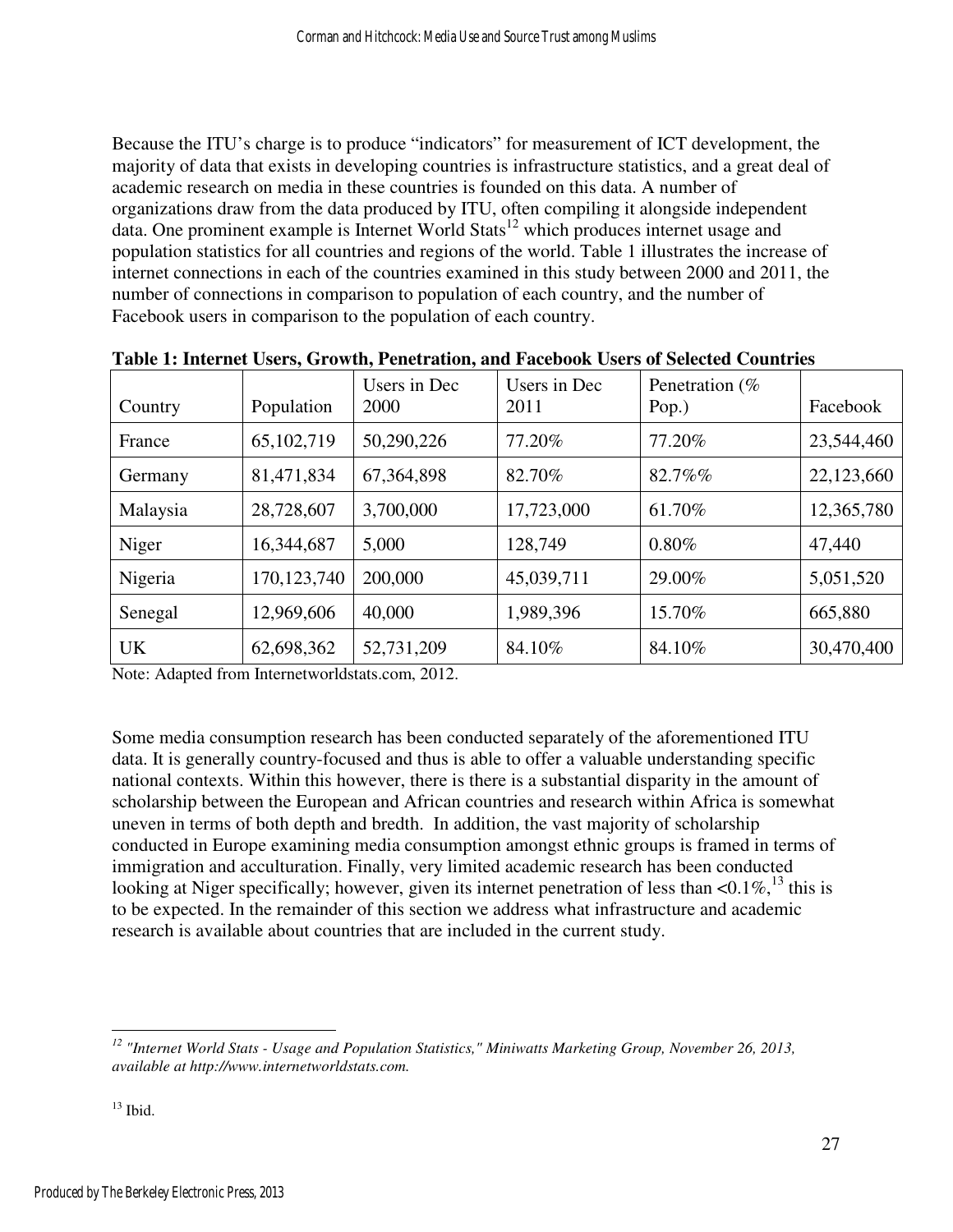#### *Senegal*

Senegal is categorized by the UN as one of the Least Developed Countries (LDC).<sup>14</sup> A recent study conducted by Columbia Business School as highlighted the importance of telecommunications technology to the struggling Senegalese economy. In terms of ICT adoption over the past 30 years, fixed telephony, personal computers, and fixed broadband have shown poor growth since introduction in the mid-1990s have yet to rise above  $5\%$  penetration.<sup>15</sup> In line with many other developing countries, dial-up internet currently sits at around 16% penetration and wireless phones at around 65%. Surprisingly, the telecommunications industry accounts for over 10% of Senegal's GDP. Wireless phones are one of the driving economies in Senegal, where "for every 1% increase of mobile penetration, the annual average contribution to the GDP is equal to  $0.044\%$ <sup>16</sup>. In terms of news consumption, Senegal is one of the few countries in Africa where private news organizations are trusted more than public news organizations.<sup>17</sup> Moreover Senegal also has the second highest 'trust gap' between private and public news organizations, second only to Namibia.<sup>18</sup>

#### *Nigeria*

Nigeria has the highest number of internet users in Africa at around 45 million, yet sits third in penetration at 29%, behind Morocco, Seychelles, and Reunion  $(FR)$ .<sup>19</sup> Interestingly, there is a substantial amount of research regarding ICT in Nigeria. Over the past ten years a number of studies have come forward specifically examining engagement with the internet. *The Electronic Library* produced a special issue in 2005 looking specifically of ICT in Nigerian libraries. Ani, Uchendu, and Atseye focus on understanding why people use the internet in the Calabar Metropolis, and more specifically who does not use the internet and why. Their data indicate that 53% of use is for education/academic endeavors, 15% to look for work, and 19% for entertainment.<sup>20</sup> They further note that the combination of "poor internet services and infrastructure (e.g. slow response time, network fluctuation etc), the lack of financial capacity to pay and inaccessibility to the internet" have led to what has been called a digital divide, separating people who have access from ICTs from those who do not. The authors call for decentralization and the implementation of regional exchanges. While the number of computers has increased dramatically due to both rising university enrolments and demand for internet cafes, the infrastructure is simply not keeping up.

Many other scholars agree that cyber cafes and universities are key areas of interest in regard to ICT connectivity and are studying these environments. Among undergraduates specifically, Ani notes that "the use of internet in Nigerian universities among the students is pervasive and innovative, but the problem of providing equitable, affordable and sustainable access to the

l

<sup>&</sup>lt;sup>14</sup> "Homepage - UN-OHRLLS," United Nations Office of the High Representative for the Least Developed Countries, November 25, 2013, available at http://unohrlls.org.

*<sup>15</sup> Paul Katz and Pantelis Koutroumpis, "The economic impact of Telecommunications in Senegal," Communications and Strategies 86 (2012): 21.* 

<sup>&</sup>lt;sup>16</sup> Ibid, 12.

 $17$  Ibid.

 $18$  Ibid.

<sup>&</sup>lt;sup>19</sup> Internetworldstats.com.

<sup>&</sup>lt;sup>20</sup> Ani, Okon Edet, Chika Uchendu, and Emmanuel U. Atseye, "Bridging the digital divide in Nigeria: a study of internet use in Calabar Metropolis, Nigeria,"*Library management* 28:6/7 (2007): 355-365.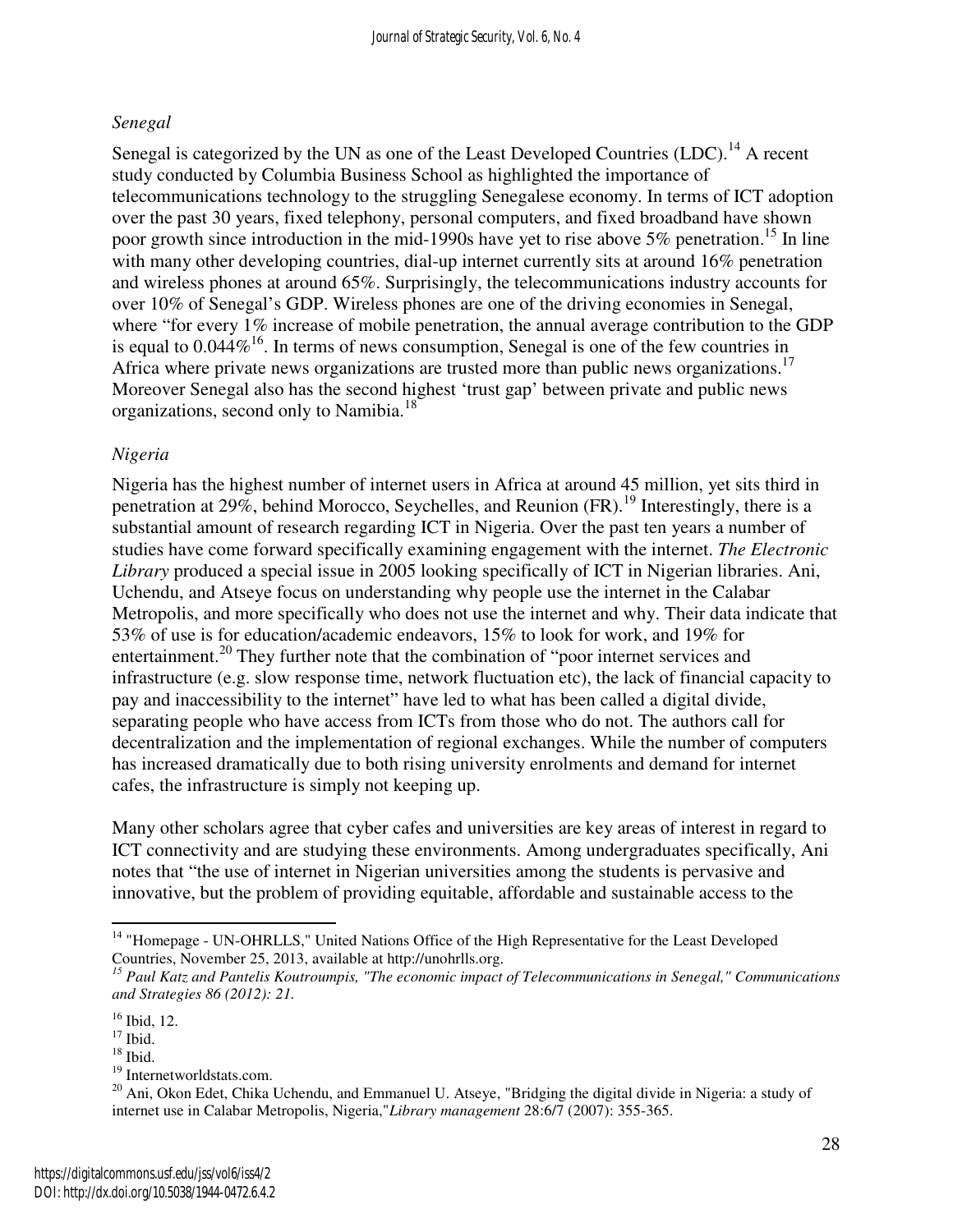internet on different university campuses in Nigeria persists."<sup>21</sup> A study looking specifically at the patronage of cyber cafes illustrates that little has changed in the past ten years. Adomi, Okiy, and Ruteyan (correctly) predicted that until the issues poor infrastructure and prohibitive costs were resolved on a governmental level then little would change.<sup>22</sup> Despite these frustrations, a recent study of university staff and students showed predominantly positive views towards the information available on the internet.<sup>23</sup> This "zeal" is echoed by Adetirmirin<sup>24</sup> who discusses the overwhelmingly positive attitudes towards ICT by Nigerian staff and students despite the inadequate service available. However he notes that, predictably, federal and private universities have far better service on offer.

#### *Malaysia*

As with the other, more developed countries in our study, a great deal of research examining media use has been undertaken in Malaysia. The latest ITU data show that in 2010 there were 16.9 million internet users in Malaysia (population 26.1 million) with a penetration of around 64.6%.<sup>25</sup> A study published in 2009 indicated that time spent on computers collectively surpasses time spent on television or radio. A similar study indicated that Malaysians ranked third in the world in average time spent online per week at 20 hours.<sup>26</sup> Interestingly, while mainstream media is state-owned and state regulated – internet-based media has remained largely unregulated.<sup>27</sup>

#### *Germany, France and UK*

A study published in 2010, carried out by TNS for the British Government, sought to better understand media use and media consumption of British Muslims.<sup>28</sup> Males consumed more media than females. While the vast majority cited the newspaper and television as the most trusted source for news, on matters of religion and history, parents were by in large the most trusted source. Unsurprisingly, younger participants tended to engage with media for entertainment and education more than their older counterparts. It is important to note that given the large size of the Muslim community in Britain, there were a large number of texts written specifically for Muslim audiences that were more trusted than 'British' ones.<sup>29</sup>

<sup>25"</sup>International Telecommunications Union.

l

 $21$  Ani, Okon E. "Internet access and use: A study of undergraduate students in three Nigerian universities." The *Electronic Library* 28:4 (2010): 555-567.

 $^{22}$  Adomi, Esharenana E., Rose B. Okiy, and Josiah O. Ruteyan. "A survey of cybercafés in Delta State, Nigeria." The *Electronic Library* 21:5 (2003): 487-495.

<sup>&</sup>lt;sup>23</sup> Ekwelem, Vincent O., Victoria N. Okafor, and Scholastica C. Ukwoma. "Students' Use of Electronic Information Sources at the University of Nigeria, Nsukka." *African Journal of Library, Archives and Information Science* 19:1 (2009).

<sup>24</sup> Adetimirin, Airen Edale. "ICT literacy among undergraduates in Nigerian universities." *Education and Information Technologies* 17:4 (2012): 381-397.

<sup>26</sup> M. Asiuzzaman, "Media Pluralism and Development in Malaysia: A Third Eye View," *The Asian Scholar* 7 (2010).

 $27$  Ibid.

*<sup>28</sup> "RICU - British Muslim Media Consumption Report," UK Home Office, March, 2010, available at http://www.scribd.com/doc/44585546/RICU-British-Muslim-Media-Consumption-Report.*

 $29$  Ibid.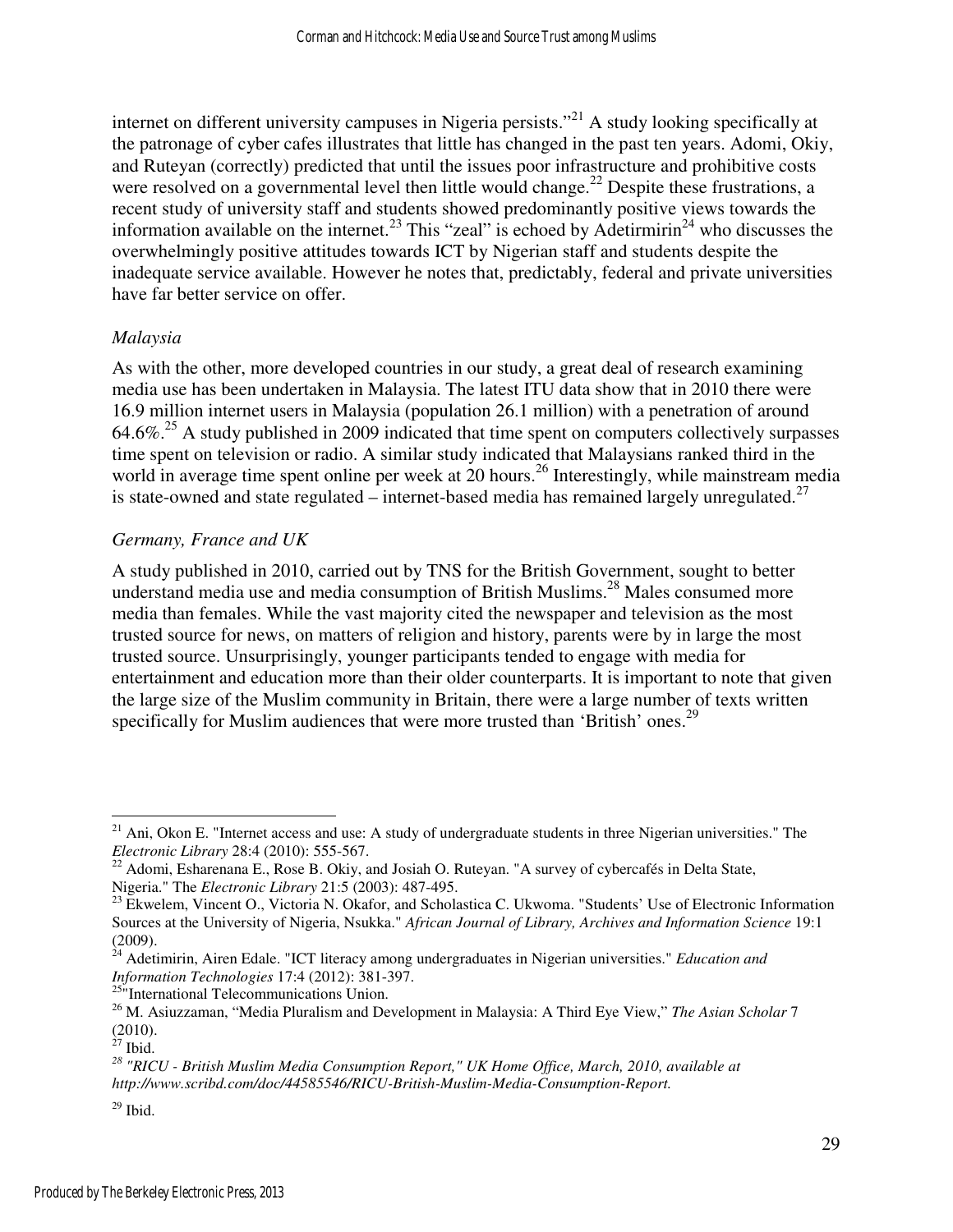Rigoni suggests that the aversion to mainstream British media is due to the absence of Muslim representation.<sup>30</sup> Her examination suggests the environment is much the same across the UK and France. She believes the marginalization and general treatment of Islamic issues is highly problematic.<sup>31</sup> While she notes the structural and contextual framework of modern journalism as a factor, her concern is primarily focused on power of the mainstream media to shape public opinion.<sup>32</sup> A 2009 study conducted in the UK, Germany and France found that Muslim and non-Muslim participants alike felt that "when it comes to reporting issues related to Muslims, there appeared to be a significant lack of trust in the mainstream media's objectivity and fairness."<sup>33</sup> Moreover, 86% of Muslim participants felt the need to augment their mainstream media with socalled "minority media."<sup>34</sup>

A series of studies have examined media usage of French-Muslims from an acculturation perspective.<sup>35</sup> These works illustrate how each progressive generation consumes less ethnic media. In addition, it is suggested that religiosity plays a key role in media consumption. Croucher et al.<sup>36</sup> examined ethnic identification and ethnic media use between French-Muslims and British-Muslims. The study's findings suggested that British-Muslims were across the board, higher consumers of ethnic media. Croucher et al.<sup>37</sup> suggest that there are contextual reasons for this:

"In Britain, Islam is more visible, with numerous mosques and other visible symbols not limited by British law. However, in France such public symbols are limited by legal, tax, and public means (Croucher, 2006). Second, as Croucher (2009) and Phillips (2006) asserted, Britain's Muslim population, unlike many other European nations' Muslim populations, has a history of higher levels of balancing ethnic identification and assimilation. Thus, many members of this population are keen to strongly identify with Islam and actively seek out ethnic media, whether they are a first-generation or subsequent-generation Muslim immigrant (H1 and H2). $^{38}$ 

Pies questions the notion that media usage/consumption and integration are positively related: "It is not sufficient to ask whether an Arab immigrant in Germany uses German or Arab media. In fact you have to ask what meaning this recipient credits and its content."<sup>39</sup> She illustrates this

<u>.</u>

<sup>30</sup> Rigoni, Isabelle. "Challenging notions and practices: the Muslim media in Britain and France." *Journal of Ethnic and Migration Studies* 31:3 (2005): 563-580.

 $31$  Ibid.

 $^{32}$  Ibid.

<sup>&</sup>lt;sup>33</sup> "Muslims in the European 'Mediascaoe': Integration and Social Cohesion Dynamics," Institute for Strategic Dialogue, 2009, available at:

*http://www.strategicdialogue.org/documents/isd\_intranet/ISD%20muslims%20media%20WEB.pdf.*  $34$  Ibid.

<sup>&</sup>lt;sup>35</sup> Croucher, Stephen M., Deepa Oommen, and Emily L. Steele. "An examination of media usage among French-Muslims." *Journal of Intercultural Communication Research* 38:1 (2009): 41-57. Croucher, Stephen M., Deepa Oommen, Ian Borton, Samara Anarbaeva, and Jacob S. Turner. "The influence of religiosity and ethnic identification on media use among Muslims and non-Muslims in France and Britain." *Mass Communication and Society* 13:3 (2010): 314-334.

<sup>36</sup> Ibid.

<sup>37</sup> Ibid.

<sup>38</sup> Ibid (328).

*<sup>39</sup> Judith Pies, I Can Watch Both Sides: Media Use among Young Arabs in Germany (Boston, MA: Brill, 2008), 398*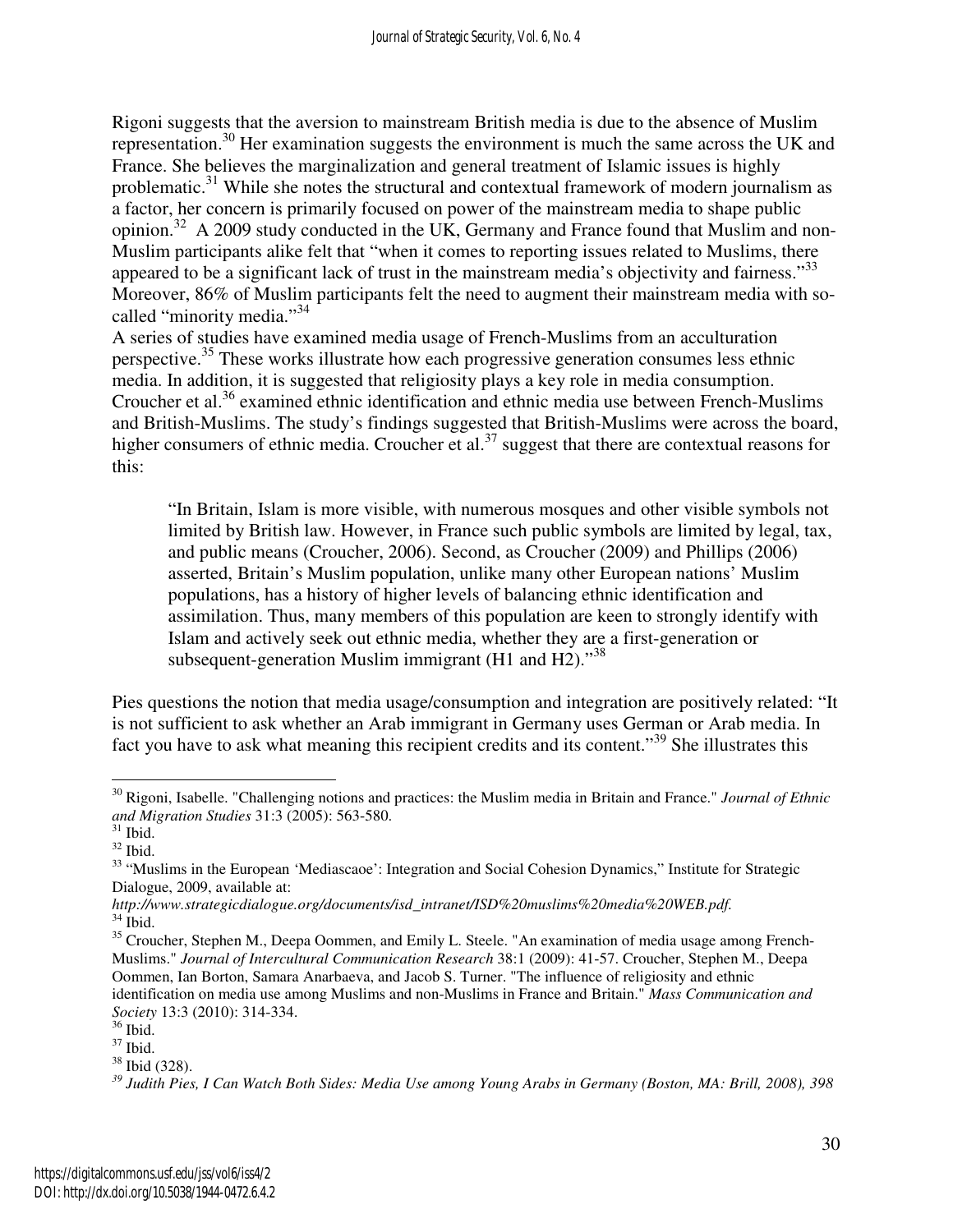point by juxtaposing her participants' consumption data against their understood meanings of such consumption. She suggests that the consumption of German media on the part of German-Muslims may be more accurately described as an attempt to orient themselves within the cultural landscape; as opposed to an indication of acculturation or integration.

In summary, there is some existing research on media use by Muslims, however the bulk of it is focused on penetration of new media systems in particular countries, providing us little insight into how these channels are actually used. Some research describes users' reliance on particular forms of media, but it tends to focus on particular countries and does not focus on use of the media specifically for obtaining religious information. If we can draw any generalization from existing research, it is that we can expect lower availability—and therefore less importance—of "new" internet-based communication technology in less developed countries (in comparison to Europe). In the next section we look at what is known about trust in information sources.

## Muslims' Trust in Information Sources

While little is known about Muslims' use of particular media for religious information, even less is known about how they evaluate sources of this information, notwithstanding the channels through which it is transmitted. This is an important dimension of the phenomenon under study because users might attend to communication through a particular medium but view the information it contains with skepticism, dampening its potential for persuasion and attitude change.

The study most directly relevant to the present effort is by Ibrahim, Noor, and Mehad.<sup>40</sup> They reported the results of a large (convenience) sample survey of 605 Muslim students from Southeast Asia and the Middle East assessing their trust in online sources of Islamic information. Results showed that over 2/3 of the respondents agreed with the statement "I can only trust the offline form of information dissemination." Reasons for not trusting web-based information included the uncertain nature of the web, unreliable or inauthentic websites, poor website design, and poor content reliability and validity. $41$ 

Fandy<sup>42</sup> examines trust in broadcast sources in the Middle East. He argues that questionable reporting during the 1967 war broke Arabs' trust with local media, and forced them to look to foreign sources, such as the BBC, for accurate information. He argues that even al-Jazeera is questioned by many because of its ownership by the Qarati government. In addition, he says, cultural traditions of the Arabs favor oral communication as a source of information because trust is to some extent built-in to personal relationships through which these forms of communication operate.

<u>.</u>

<sup>40</sup>Emma Nuraihan Mior Ibrahim, Nor Laila Md Noor, and Shafie Mehad, "Trust or Distrust in the Web-Mediated Information Environment (W-MIE): A Perspective of Online Muslim Users." *Journal of Enterprise Information Management* 22:5 (2009): 523-547.

 $41$  Ibid.

<sup>42</sup> Mamoun Fandy, "Information Technology, Trust, and Social Change in the Arab World," *The Middle East Journal* (2000): 378-394.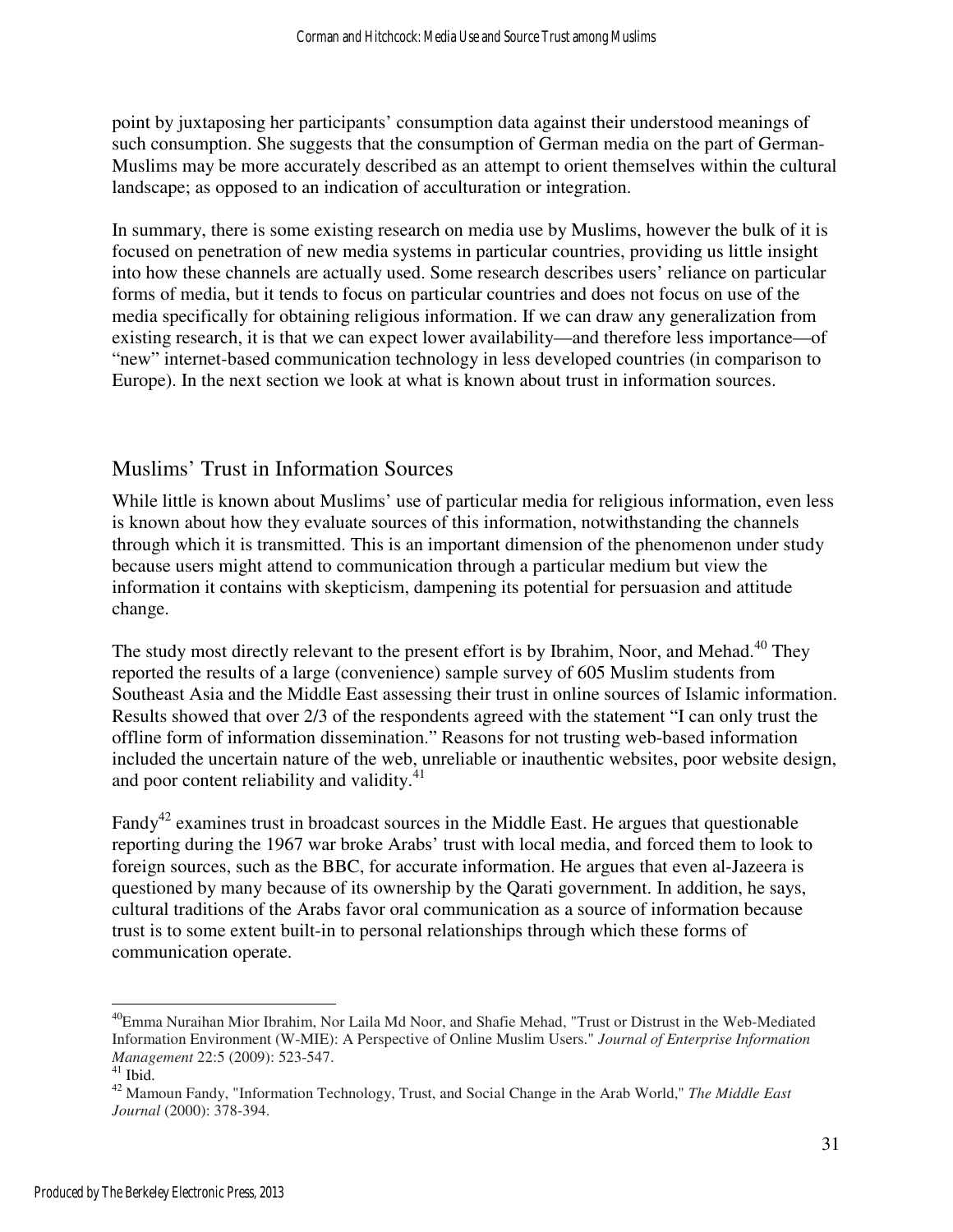Skuse<sup>43</sup> reports results of a survey of radio station preferences in Afghanistan. It shows that by large percentages both male and female listeners prefer the BBC World Service as a source of information because it is seen as less biased and less likely to be a source of propaganda. With regard to faith as a basis for trust, Siala, O'Keefe and Hone studied trust in online book retailers by members of Christian, Muslim, and other faiths (the location of the participants was not specified).<sup>44</sup> Their hypothesis that users would trust websites from same-faith operators was partially supported for Muslims, who placed significantly greater trust in information from Muslim sites.

In summary, research on trust in sources is sparse, and focuses more on trust in channels than on trust in sources per se. General conclusions we can draw are that there is low trust overall in mediated sources, and that there may be a built-in preference for personal/oral communication for information regarding religious issues. In the next section we describe research designed to answer our research questions.

## Methods

#### *Survey Design*

The survey is one element of a larger investigation of counter-radical discourse and praxis in Southeast Asia, West Africa and Western Europe that also includes ethnographic and web mining components. The larger investigation looked at the ways in which Muslim individuals and communities respond to, and counter, radical or extremist actors (individual and organizational), and their discourses. The complete survey contained 60 core questions, developed through collaborative and repeated engagements of the full research team. Space does not permit complete discussion of survey design, participants, sampling and procedures. Full details are available elsewhere.<sup>45</sup> The research team included scholars with backgrounds in anthropology, communications, computer science, mathematics, religious studies and sociology. This paper reports on a number of questions in the survey that focused on media use and trust in sources.

#### *Participants*

 $\overline{a}$ 

Two thousand eight hundred and ten Muslims in 7 countries were surveyed over a period of two months in 2011. The surveys were conducted in France, Germany, Malaysia, Niger, Nigeria, Senegal, and the United Kingdom (UK). The number of countries was determined by budget constraints. The particular countries were selected on the basis of (a) size of the Muslim population, (b) the role of religion in ethnic and political violence in the country, (c) for the European countries, the presence of salient, active, radical groups in diaspora communities, and (d) research accessibility and ability to secure host country permission to conduct research.<sup>46</sup>

<sup>43</sup> Andrew Skuse, "Radio, Politics and Trust in Afghanistan A Social History of Broadcasting," *International Communication Gazette* 64:3 (2002): 267-279.

<sup>44</sup> Haytham Siala, Robert M. O'Keefe and Kate S. Hone, "The Impact of Religious Affiliation on Trust in the Context of Electronic Commerce." *Interacting with Computers* 16:1 (2004): 7-27.

<sup>&</sup>lt;sup>45</sup> David Jacobson, Maureen Olmstead, Natalie Deckard and Mark Woodward, "Survey of Muslims in Western Europe, West Africa, and Malaysia: Sample Characteristics," Center for the Study of Religion and Conflict, June 2012, available at http://csrc.asu.edu/research/publications/articles/survey1-sample.

<sup>&</sup>lt;sup>46</sup> This last factor accounts for the inclusion of only one Southeast Asian country in the study, as it proved impossible to secure host country permission in a timely manner in Indonesia and Singapore.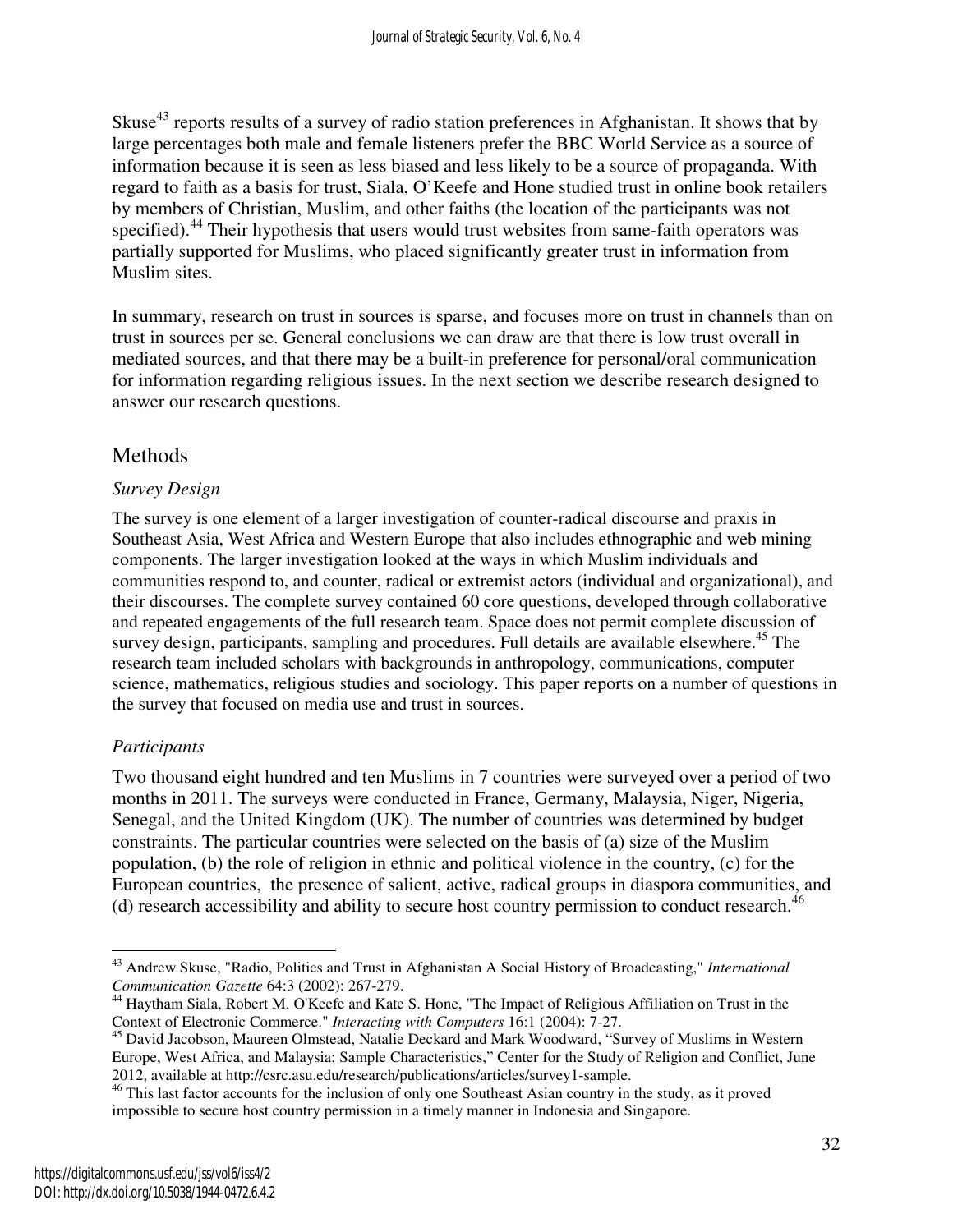Four-hundred individuals completed survey interviews in all countries except Malaysia, where 410 individuals completed the survey.

#### *Sample Recruitment, Sampling Unit Selection, and Participant Eligibility*

Surveys were conducted by a survey research contractor, which subcontracted with local market research firms in each country, and used a combination of telephone and face-to-face interviews. In countries with low telephone penetration (Malaysia, Niger, Nigeria, and Senegal), multilevel cluster sampling was used to select participants and data was collected face-to-face. In these countries, regions with low population size and areas where on-going conflict had the potential to put researchers at risk were eliminated from the sample.

Elsewhere (France, Germany and the UK), interviews were conducted by telephone. Here a personal interview were not practical because of a low incidence of Muslims and a lack of official data on this population. Accordingly, insights from ethnographers working in the region were used to identify four strata, high incidence, medium incidence (except Germany), low incidence, and very low incidence. In high, medium, and low incidence strata random digit dialing was used to enroll participants. In very low incidence strata phone numbers were randomly selected from directory listings of households with typically ethnic Muslim names. Within eligible households the recent birthday method was used to select participants if there was more than one eligible household member.

Eligibility criteria required that participants be over the age of 18 and report Muslim or Islam as their religious preference. Efforts were made to ensure that the sample contain approximate equal number of male and female respondents. Interim review of datasets revealed an imbalance between male. Table 2 shows eligibility and participation rates for all countries.

| Region                   | Country          | <b>Sampling Units</b><br>Selected | Eligible<br>Households | Refusals<br>$(\%)$ | Completed<br>Interviews $(\% )$ |
|--------------------------|------------------|-----------------------------------|------------------------|--------------------|---------------------------------|
| <b>SE</b><br>Asia/Africa |                  |                                   |                        |                    |                                 |
|                          | Malaysia         | 656                               | 521                    | 21.3               | 78.7                            |
|                          | Niger            | 585                               | 473                    | 15.4               | 84.6                            |
|                          | Nigeria          | 546                               | 450                    | 11.1               | 88.9                            |
|                          | Senegal          | 627                               | 555                    | 27.9               | 72.1                            |
|                          | <b>TOTAL/AVG</b> | 2,414                             | 1,999                  | 18.9               | 81.1                            |
| Europe                   |                  |                                   |                        |                    |                                 |
|                          | France           | 31,110                            | 2,961                  | 86.5               | 15.6                            |
|                          | Germany          | 14,929                            | 1,692                  | 76.4               | 23.6                            |
|                          | UK               | 46,133                            | 4,664                  | 91.4               | 8.6                             |
|                          | <b>TOTAL/AVG</b> | 92,172                            | 9,317                  | 84.8               | 15.9                            |

| Table 2: Sampling, Eligibility and Completion Statistics |  |  |  |
|----------------------------------------------------------|--|--|--|
|----------------------------------------------------------|--|--|--|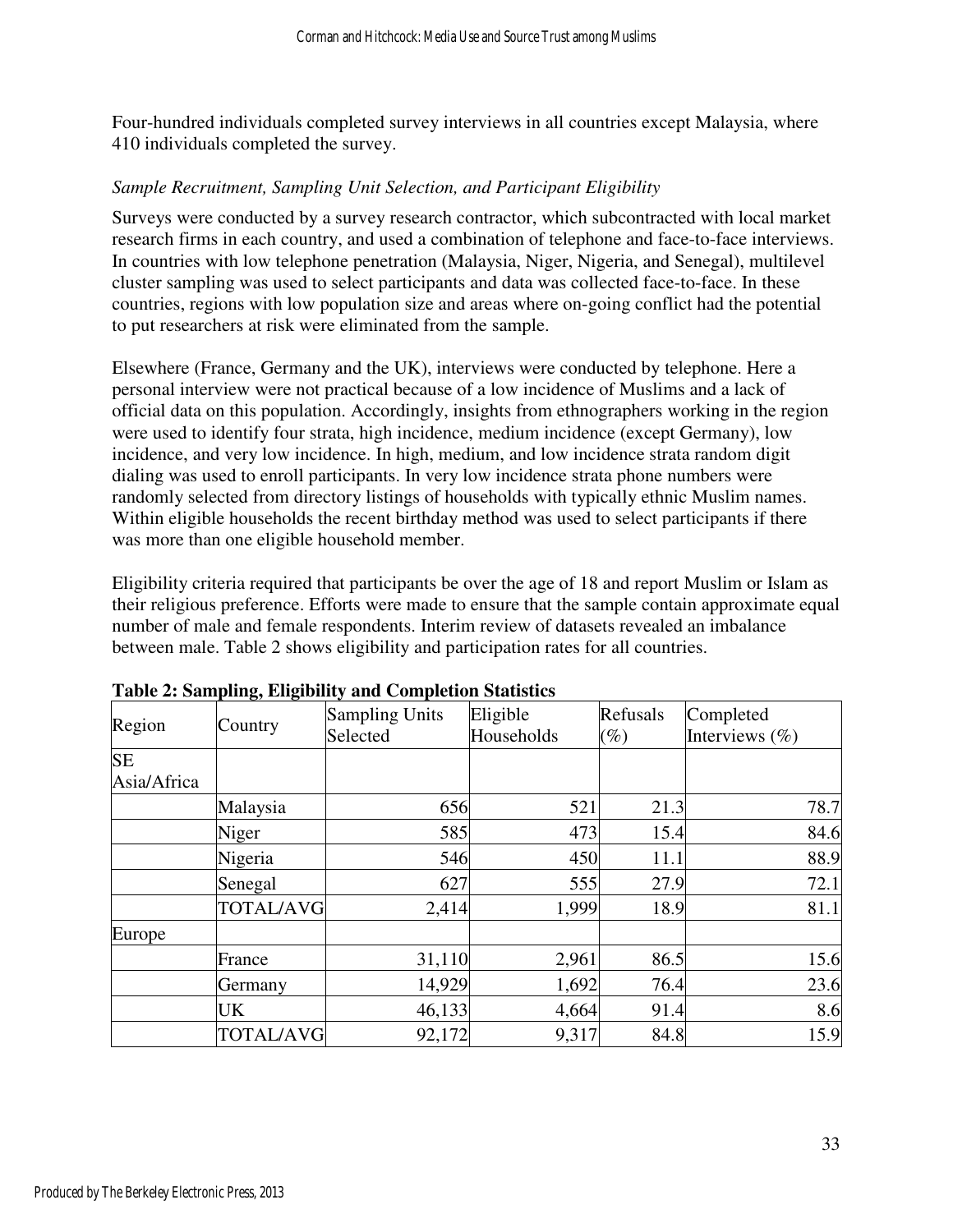## *Procedures*

All interviewers were residents of the area and native speakers of the language in which the interview was conducted. At first contact (whether via phone or face-to-face), the interviewers read a script describing the project, soliciting participation, and assuring confidentiality. After screening questions to confirm eligibility and determination/selection of the participant from the Kish diagram or the recent birthday method, participants verbally consented and the interview was either conducted immediately or scheduled for a later date/time. Interviews were conducted in the interviewee's preferred language.

#### *Items*

Two sets of survey items, along with demographic data, were used in this analysis. One set of items sought answers about usage of different communication media for obtaining information on faith and religious issues. The prompt asked: "Many of us rely on different kinds of sources to learn about faith and religious issues. How often do you use the following sources to obtain information on faith and religious issues?" The options were: Television and radio; Audio CDs, cassettes, MP3s, videotapes, DVDs; Audio CDs, cassettes, MP3s, videotapes, DVDs; Text messages on cell phones; Internet social networking sites; Other Internet sources (blogs, web sites, video sharing sites); Religious services or group meetings. For each, participants were asked to respond often, sometimes, rarely, or never.

A second set of items asked about trust in different sources. The prompt was: "On a scale of 1 to 5 where 1 means least trustworthy and 5 means most trustworthy, how much do you trust the information on religious issues obtained from the following sources?" Here the options were: Family members, acquaintances and friends, religious leaders and scholars, group/political/community leaders, and journalists/broadcasters/bloggers.

Demographic data included age of the respondent, highest level of education, and standard of living. Education is complicated because different countries have different education systems and levels. For the purposes of these analyses education was mapped from the different countries' responses onto four levels: None, primary, secondary, and post-secondary. Standard of living was measured by asking the respondent to describe his household using categories: prosperous, living very comfortably, living reasonably comfortably, just getting along, nearly poor, and poor.

## Analysis

For each set of items, participants rated a number of related options. While it is possible to analyze these ratings individually, it is rarely the case that a respondent always relies on one medium for information or trusts only one kind of source. Instead, the most common responses exhibit a mix of media and source-types. Accordingly we treated responses on the two sets of items as profiles, and sought to determine if there were participant types based on their response profiles.

Profiles for each pair of participants were analyzed using the SPSS two-step clustering procedure, using a log-likelihood distance. This procedure is suitable because it supports mixedtype attributes (in this case, ordinal for the media profiles and interval for the trust profiles). In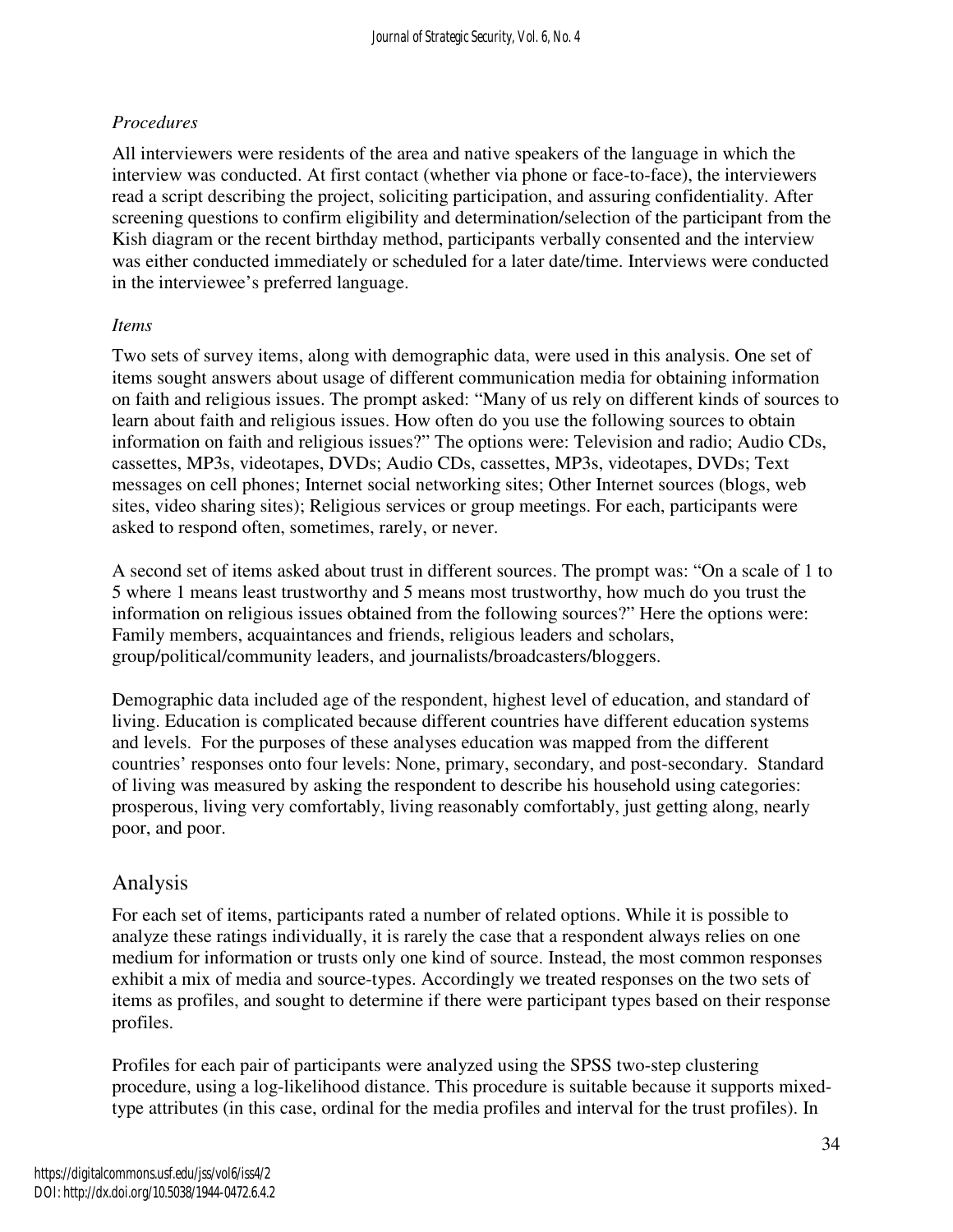the first step it estimates the maximum number of clusters using a Bayesian Information Criterion and in the second step assigns cases to clusters using ratios of the change in distance for k-1 vs. k clusters, referred to as a *coherence measure*, as a criterion.

Cluster assignments for participants were then treated as nominal level variables for the Cluster assignments for participants were then treated as nominal level variables for purposes of discovering associations with demographic data, and relationships between the purposes of discovering associations with demographic data, and relationships between the media and trust variables. These tests were performed with standard contingency table analysis.

## Results

#### *Media Use Clusters*

Solutions with two to four cluster produced similar coherence measures. Reasoning that we wanted to discriminate more rather than fewer profiles, we selected the four cluster solution. Figure 1 shows the percentages of participants in each cluster responding at the various levels for each media type. The colors are intended to reflect a "heat" gradient with the "often" response being the hottest and the "never" response being the coldest. being the hottest and the "never" response being the coldest.



#### **Figure 1. Percentages of Item Responses for Media Clusters Clusters**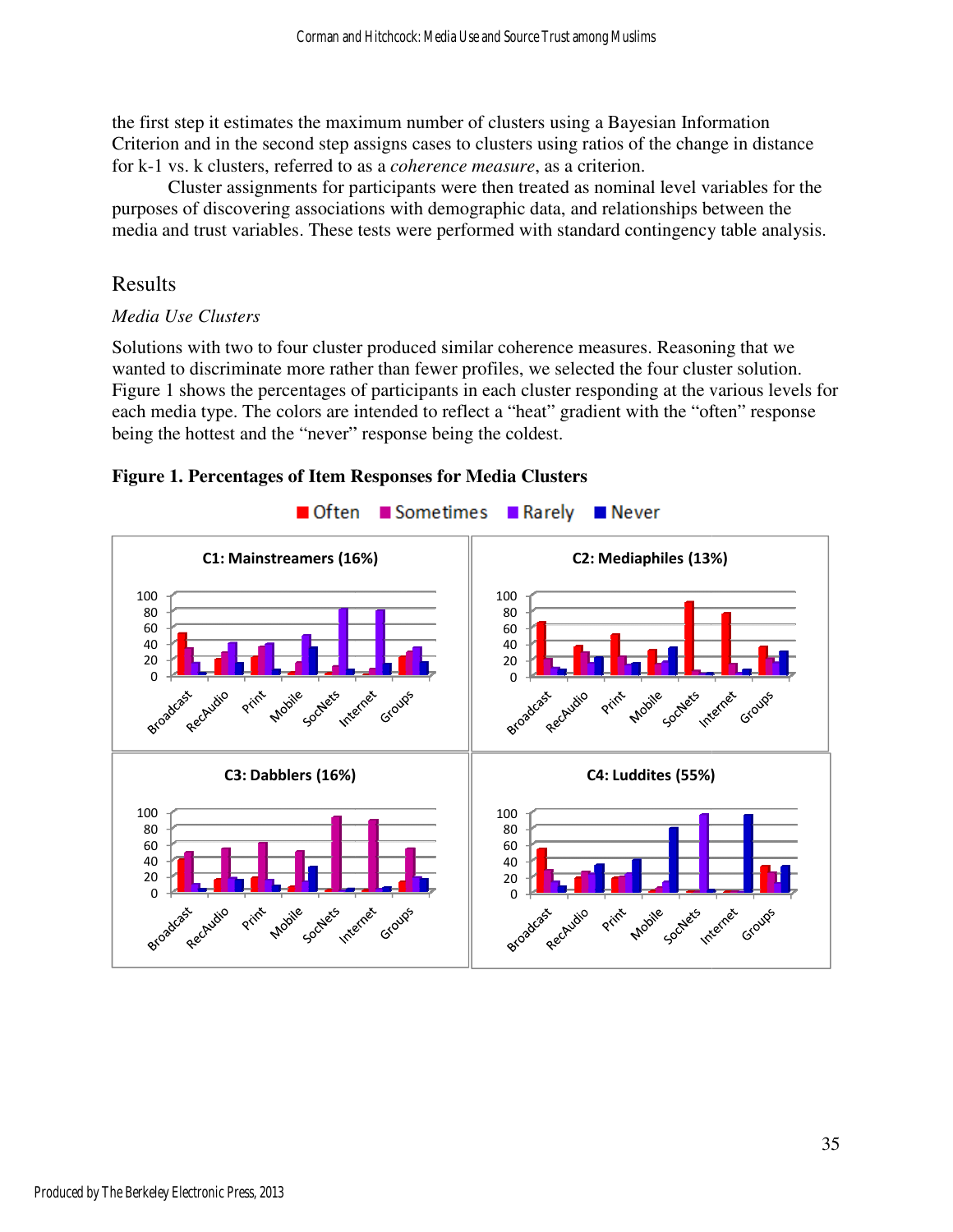As the charts show, members of all clusters report often or sometimes obtaining information from broadcast media. Otherwise, there are apparent differences between the groups. For ease of reference we apply interpretive names to each of the four clusters, described as follows.

*Mediaphiles* make up 16% of the cases. They are so named because they generally report often obtaining information from all of the media named, though about an equal number in this group report never using mobile media. This group reports extremely high use of social media and other internet sources. They also report highest of all the groups on broadcast sources. *Luddites* comprise the largest group, making up 55% of the cases. They are so named because they report rarely or never using mobile, social media, and internet sources. Substantial percentages report rarely or never using recorded audio or print media. *Mainstreamers* account for 16% of the cases. They have a similar profile to the luddites, except that they rarely, rather than never, use recorded audio, print, mobile, and internet sources. *Dabblers* represent 16% of the cases. They are distinctive in that they have a high "sometimes" response on all of the channels.

Based on similarity of the profiles, in a three-cluster solution we would expect the Luddites and Mainstreamers to merge. A two cluster solution would have Mediaphiles vs. everyone else. As we shall see in the contry analysis, this would essentially distinguish the European participants from the non-European ones.

#### *Media Cluster by Demographics*

Because young people are generally considered more receptive to technology, we expected that there would be significant age differences between the groups. A contingency table analysis of media cluster by age group was significant,  $\chi^2(15) = 25.94$ , p < .039. However, standardized residuals showed only one significant cell, with fewer mainstreamers than expected in the 55-64 age group. So contrary to our assumption, younger age groups were not more likely to fall into the Mediaphile cluster.

There was no significant difference in educational level between media use clusters. There was a significant difference in standard of living between media use clusters  $\chi^2(15) = 45.69$ , p < .0001. Relative to expected values: (a) Mainstreamers were more likely to be living very comfortably or just getting along, and less likely to be living reasonably confortably; (b) Mediaphiles were more likely to be living reasonably comfortably and less likely to be living very comfortably; and (c) Luddites were more likely to be poor or nearly poor.

#### *Media Clusters by Country*

Given the varying levels of technology penetration in the countries studied, we expected differences in cluster membership by country. A contingency table analysis of media cluster by country produced a large effect,  $\chi^2$  = 959.183, p < .000. The Figure 2 shows the standardized residuals, where values greater than +/- 2 are considered significant. Almost all values are significant except the small stubs for mainstreamers in Nigeria, UK, and France and for Luddites in Malaysia. For these cases, the numbers are approximately what one would expect given the row and column distributions in the table. In all other cases there are more or fewer cases than one would expect, in the magnitudes shown.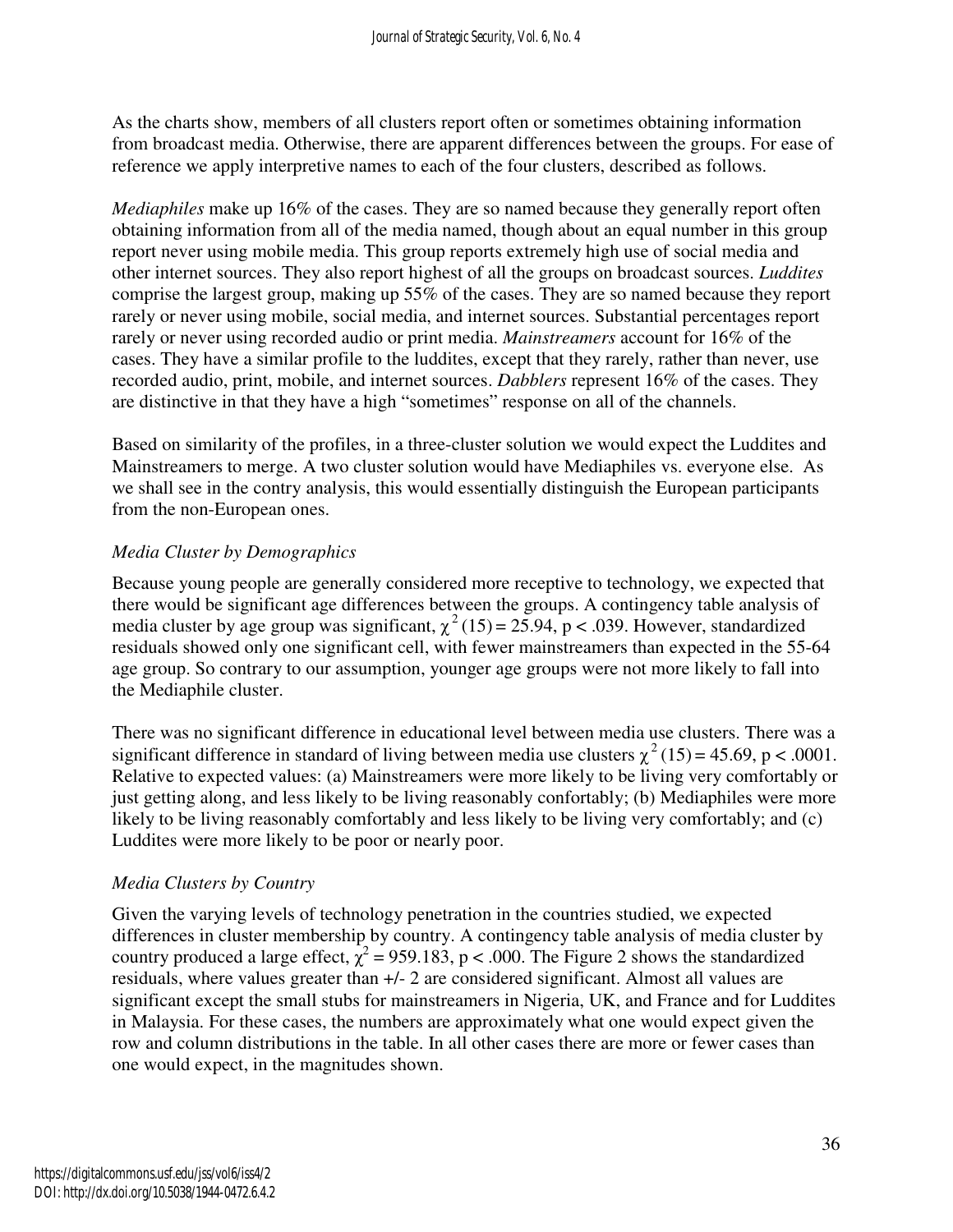

**Figure 2. Standardized Residuals for Media Cluster by Country** 

Mediaphiles are concentrated in the European countries. Germany and the UK are drastically under-represented in the Luddites. Somewhat surprisingly, UK is over-represented in the dabbler cluster. Niger and Nigeria are over-represented in the Luddite category, whereas Senegal and cluster. Niger and Nigeria are over-represented in the Luddite category, whereas Senegal and Malaysia have the highest numbers of mainstreamers. The association in the table is large,  $\varphi$  = 0.584, meaning that about a third of the variance cluster membership is accounted for by country.

## *Trust Clusters*

Clustering of the trust items resulted in five clusters. Figure 3 shows the average scale ratings for the various sources for each of the clusters. Here again, we provide interpretive names for ease of reference.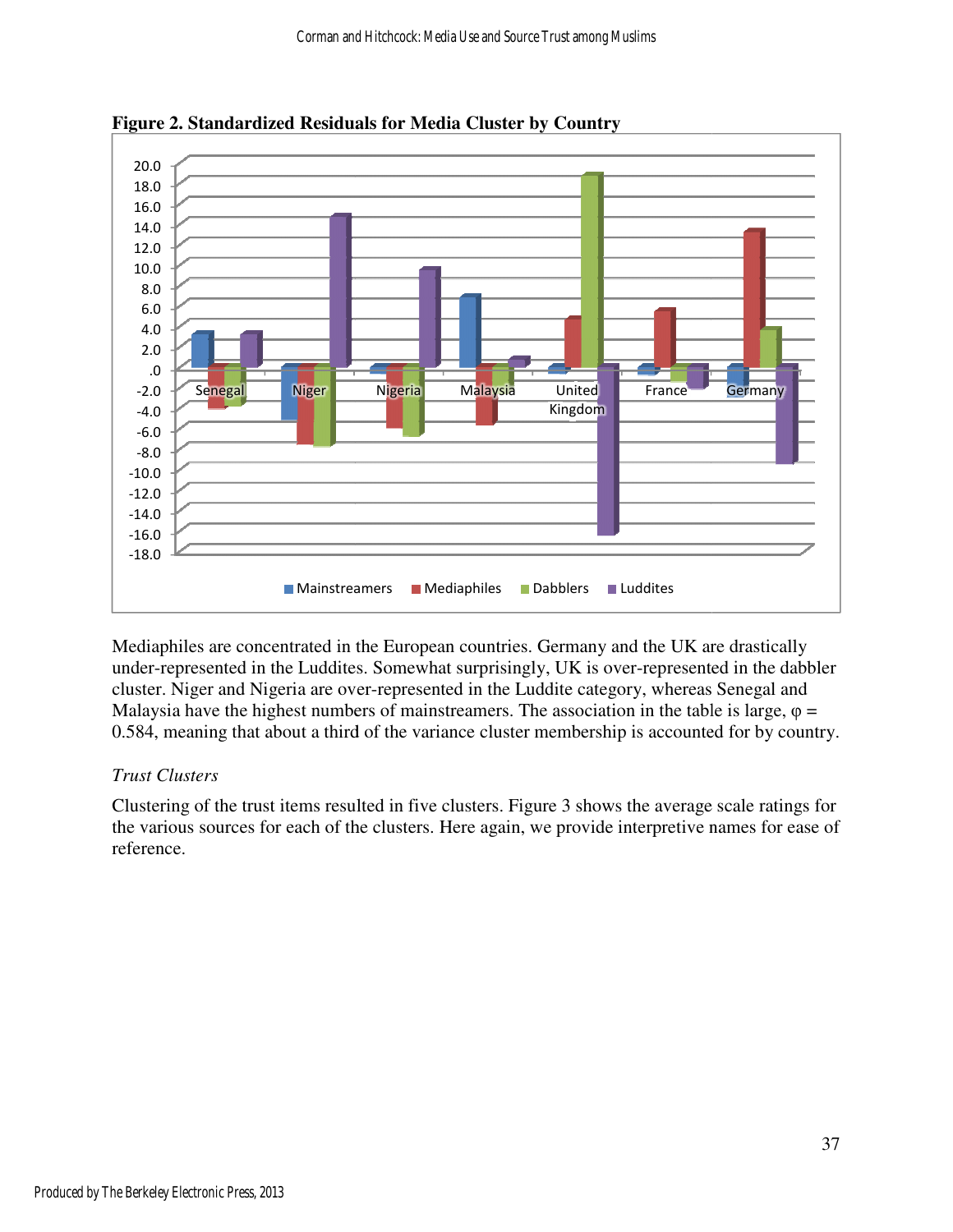



*Trusting* respondents represent 28% of the participants. They are characterized by high trust ratings (above mid-scale) for all of the sources, with family, friends, and clerics scoring somewhat higher than leaders and journalists. *Clerics* respondents, comprising 31% of the sample, are noteworthy for placing trust in religious leaders and scholars above all others. Ratings of leaders and journalists are higher than all the other clusters except trusting. *Close to Home* makes up 16% of participants. This group shows an almost monotonic decline with relationships of increasing social distance. *Family/Friends/Mosque* (FFM) includes 17% of participants. This cluster has the highest average trust rating for clerics, and also high trust in family and friends. Along with the Close to Home cluster, it gives low ratings to leaders and journalists. *Untrusting* includes 8% of the respondents. They are noteworthy for their low ratings of trust for all sources. Of these, clerics are the only group to rate above mid-scale, and then just barely.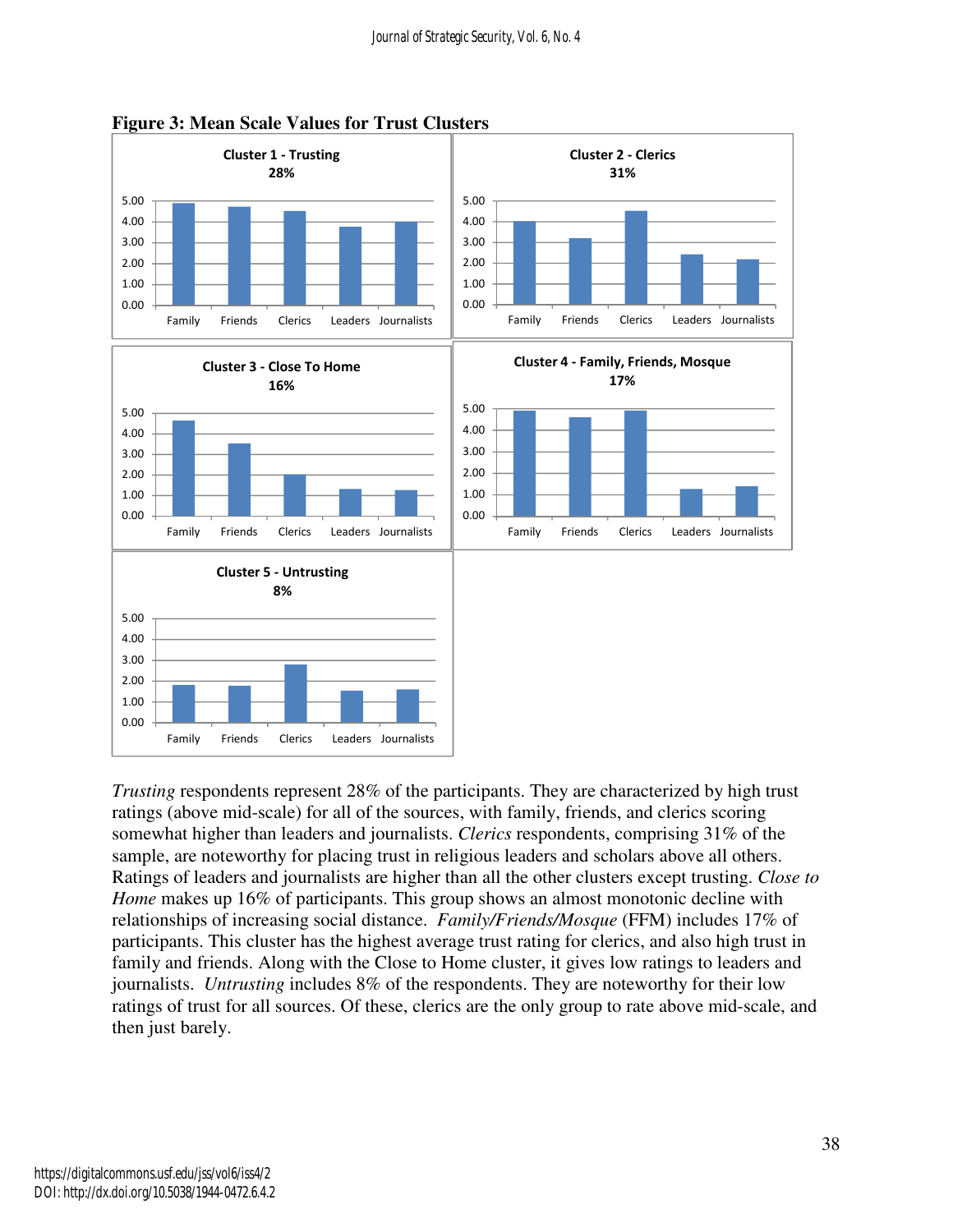#### *Trust Clusters by Demographics*

A contingency table analysis of trust clusters by each of the demographic variables was performed. Results showed no significant differences in age, education, or standard of living between clusters. performed. Results showed no significant differences in age, education, or standard of livin<br>between clusters.<br>Trust Clusters by Country<br>A contingency table analysis of trust clusters by country showed, again, a very large

#### *Trust Clusters by Country*

 $\chi^2(24) = 1159.986$ , p < .000. The standardized residuals are shown in Figure 4, where values greater than  $+/- 2$  are considered significant. All of the non-European countries are significantly lower than expected on the Close to Home cluster, whereas the UK and France are significantly lower than expected on the Close to Home cluster, whereas the UK and France are significantly higher. France is also significantly higher in the untrusting cluster. The clerics cluster is higher than expected only in Malaysia and Germany. The FFM cluster is more frequent than expected in Senegal and Niger, and lower elsewhere. shown in Figure 4, where values<br>European countries are significantly<br>the UK and France are significantly



**Figure 4. Standardized Residuals for Trust Clusters by Country**

#### *Media Clusters by Trust Clusters Clusters*

Contingency table analysis of media clusters by trust clusters produced a significant effect, Contingency table analysis of media clusters by trust clusters produced a significant effect,<br> $\chi^2(12) = 109.064$ , p < .000. Figure 5 shows the standardized residuals, with values greater than +/- 2 being significant. Mainstreamers are higher than expected only on the clerics cluster, and +/- 2 being significant. Mainstreamers are higher than expected only on the clerics cluster, and within expectations on the others. Mediaphiles are higher than expected on the Close to Home cluster, and lower than expected on the FFM cluster. Dabblers are higher than expected on the Trusting and Close to Home clusters, and lower on Clerics and Friends, Family, and Mosque.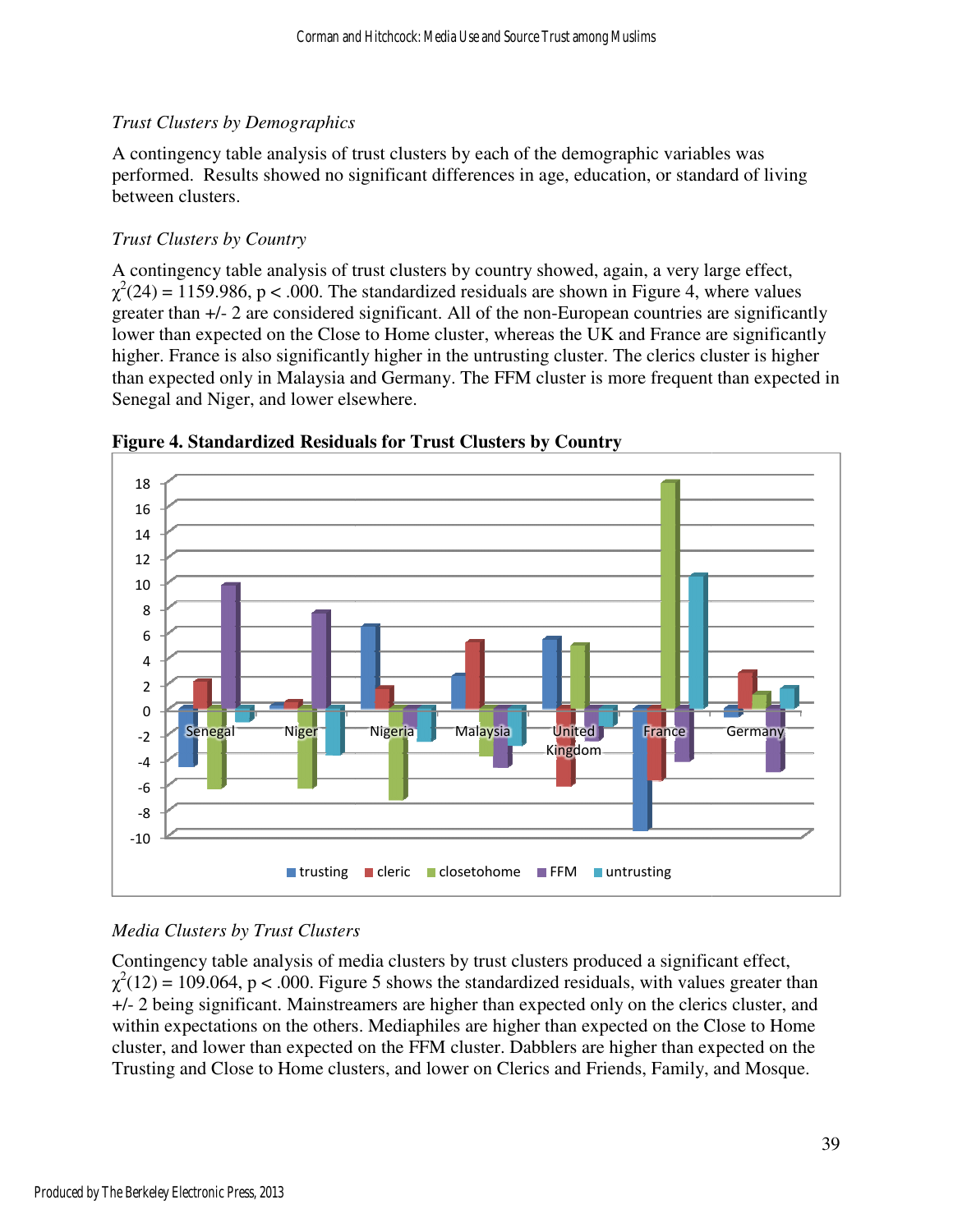Finally, Luddites are higher than expected on Friends, Family and Mosque, and lower on Close to Home and Untrusting.



**Figure 5. Standardized Residuals for Media Clusters by Trust Clusters for Media** 

# **Discussion**

Our first research question asked: On what media do Muslims rely for information about Our first research question asked: On what media do Muslims rely for information about<br>religious issues? A couple of generalizations are possible. First, broadcast media were important sources in all the use profiles we discovered. Even in the case of the Luddites, who often reported never using most of the other media, about 60% said they often got information about reported never using most of the other media, about 60% said they often got information about<br>religion from broadcast media. So broadcast would seem to be the best single medium to use if one's purpose is to reach Muslim audiences. Second, Muslims in the European countries were much more likely than those in Africa or Southeast Asia to get their religious information from a variety of different media, with the Mediaphiles concentrated there and Luddites underrepresented. This suggests that other media besides broadcast may be useful for reaching Muslim audiences in Europe, but are probably less effective elsewhere. much more likely than those in Africa or Southeast Asia to get their religious variety of different media, with the Mediaphiles concentrated there and Ludunderrepresented. This suggests that other media besides broadcast m

Otherwise, our results paint a surprisingly complex picture of media use by Muslims in the countries studied. There is a variable pattern of consumption across different countries, indicating that Muslims are by no means a monolithic audience, and that even differences indicating that Muslims are by no means a monolithic audience, and that even differences<br>between developed and developing countries are not absolutely predictable. In the three African countries, the distribution of usage profiles is fairly similar in pattern, though Senegal has more than the expected number of mainstreamers, while Niger has significantly less, and Nigeria has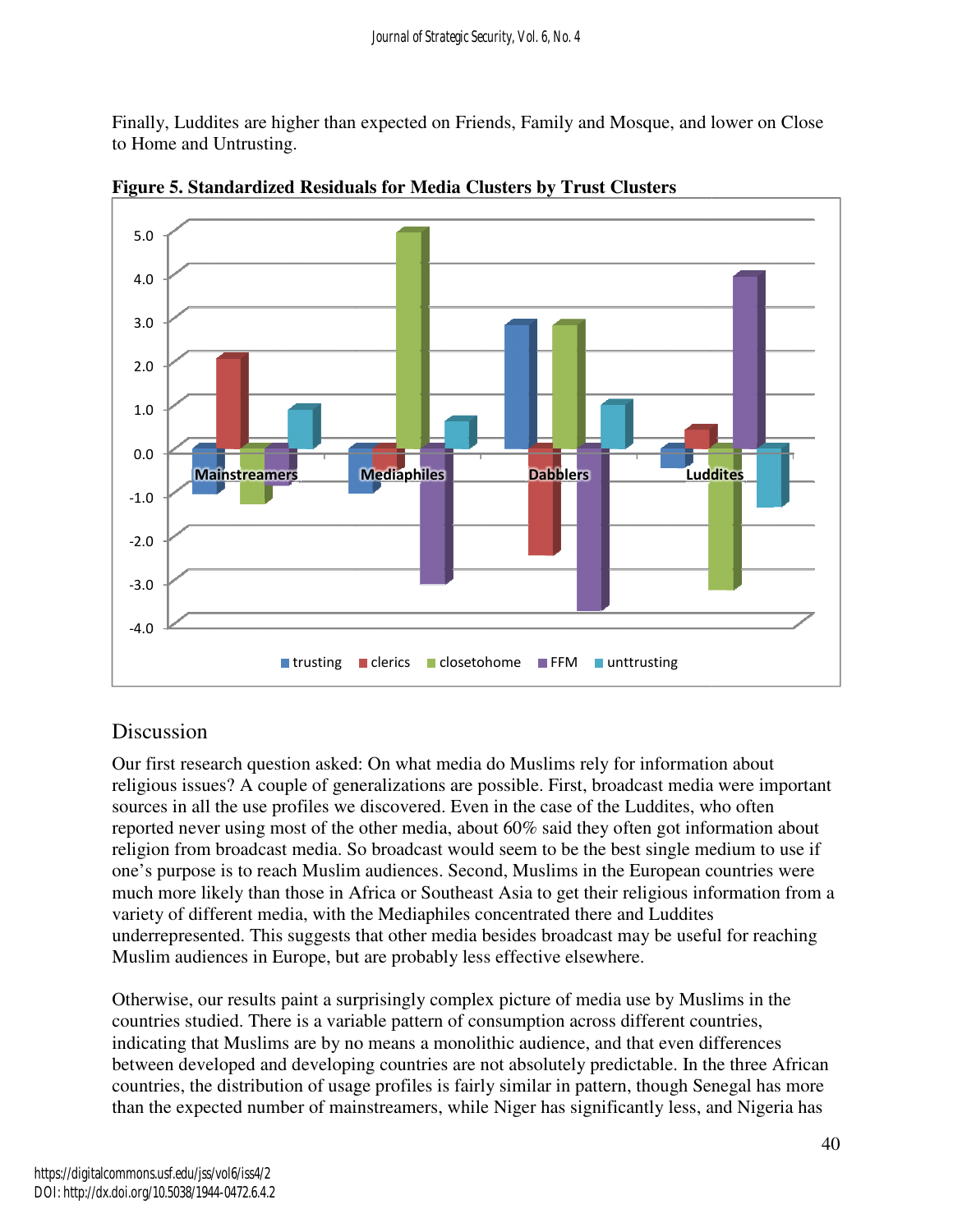about what we would expect. Another less developed country, Malaysia, also has many more Mainstreamers than expected, but unlike the African countries, does not exceed the expected number of Luddites.

The European countries are also somewhat similar in pattern, but have notable differences. The UK is the outlier (among all countries, Europe included) in terms of numbers of dabblers, whereas Germany has only somewhat more than expected. The UK and Germany are very low on the number of Luddites, but the deficit in France is just barely below the significance criterion. Germany is has significantly fewer Mainstreamers than expected, whereas the UK and France are within expectations.

Generally speaking, our data resonate with existing scholarship in terms of media use. There are some difficulties drawing robust conclusions for some regions, especially given the comparatively small amount of scholarship undertaken in many African nations. In addition, we must highlight the uniqueness of this study given that extant scholarship which has examined media usage of Muslims around the world is for the most part focused on acculturation. To further complicate the issue, the vast majority of the existing scholarship conducted in the UK and Europe on media usage is positioned in terms of generation on generation acculturation and thus focuses on generation on generation comparisons which this study did not collect. Moreover, the focus on acculturation tends to lead scholarship to comparing the consumption of mainstream media with ethnic media – data which this study did not collect. Despite these factors, strong ties can be seen between our findings and previous scholarship. As discussed by Croucher et al (2009; 2010) Muslims in the UK, France, and Germany tend to rely on sources closer to home when it comes to cultural and religious information.

Our second research question asks: What sources do Muslims trust for information about religious issues? One general finding is that in all profiles trust in personal contacts (family, friends and clerics) is much higher than trust in impersonal sources (leaders and journalists). The disparity between these two classes differs across the profiles, however, with those in the Trusting cluster much higher than those in the other three clusters.

The largest cluster in our findings was the Clerics group, which puts relatively high trust in clerics, family and friends, and lower trust in leaders and journalists. This is very similar to the family, friends, and Mosque (FFM) cluster, which rates these sources near the top of the scale on average, and leaders and journalists even lower than the clerics cluster. Together these clusters make up almost 50% of the sample, and bears out conclusions from some of the existing research that Muslims have a preference for personal sources.

The other clusters violate this principle in different ways. Members of the Trusting cluster, making up 28% of the sample, rate personal sources higher than impersonal ones, but only moderately so, and all of the averages are well above the midpoint of the scale. The Close to Home cluster, with 16% of the respondents, shows high trust in family members, but diminishing trust with increasing social distance. Clerics, leaders and journalists all average below the midpoint of the scale. Finally the 8% in the Untrusting cluster seem to view everyone except clerics with suspicion, and clerics only average slightly above the midpoint of the scale.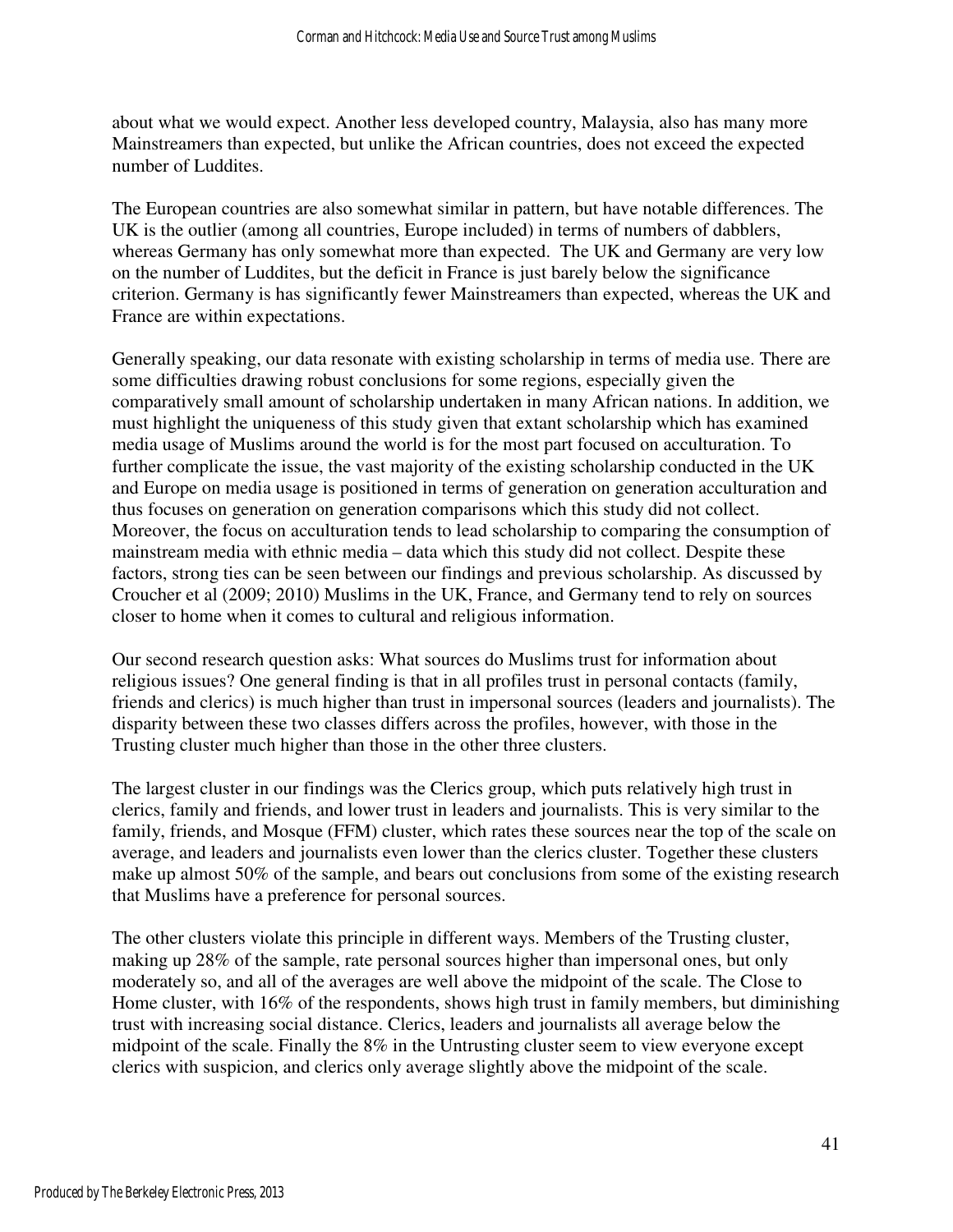Looking at source trust by country, the developing countries are all low on the Close to Home and Untrusting clusters and otherwise are a mixed bag. The FFM cluster is centered primarily in Senegal and Niger, whereas the trusting cluster is highest in Nigeria and the Clerics cluster is highest in Malaysia. The European countries do not show a consistent pattern. France is particularly notable for extremely high residuals on the Close to Home and Untrusting clusters, and an extremely low residual on the Trusting cluster. Clearly there is something unique about France with regard to source trust that bears further investigation.

Our third research question asks: What is the relationship between media relied upon and trust in sources? Here there seems to be a rather clear pattern. Mainstreamers have no significant residuals, meaning they are distributed across the trust clusters more or less proportional to the percentages of those in the sample. They are highest of all the clusters, and nearly significant, on the Clerics profile.

Mediaphiles are extremely high on the Close to Home trust profile, so those who rely on a variety of media trust family members most and everyone else in a declining pattern with social distance. Recall that these participants were largely in Europe, so this pattern suggests that radicalization on the continent may be more difficult, as it depends on impersonal sources that these participants tend to distrust.

Dabblers, who are over-represented in the UK, are high on Trusting and Close to Home and low on Clerics and FFM. This indicates something of a split in that country, with some people placing high trust in all sources, and others trusting primarily family members. It is possible that the latter group represents recent immigrants, an issue that may bear further research.

Finally Luddites are the highest of all the other clusters on the FFM trust profile, indicating trust in personal relationships and distrust in impersonal ones. They are lowest on the Close to Home profile, making them almost a mirror image of the Mediaphiles and Dabblers. Given that these respondents were concentrated in the developing countries, there is further evidence of a distinct use and trust profile here compared to Europe.

An important limitation of the study is that it was based on a mixed sampling methodology. Random-digit-dialing telephone surveys were conducted in Europe, whereas personal interviews were conducted in the developing countries. This was done for practical reasons: The sparser Muslim population in Europe made the personal interview approach cost prohibitive and impractical. Still we must acknowledge that the differences we found between the developing and developed countries may be due, at least in part, to the different methods used to collect the data.

## Conclusion

This study begain with the observation that little is known about how Muslims consume media and what sources they trust, despite the fact that media use is believed to be a key factor in radicalization. A review of existing literature showed that what is known primarily takes for form of international government studies of Internet penetration. We addressed that gap by